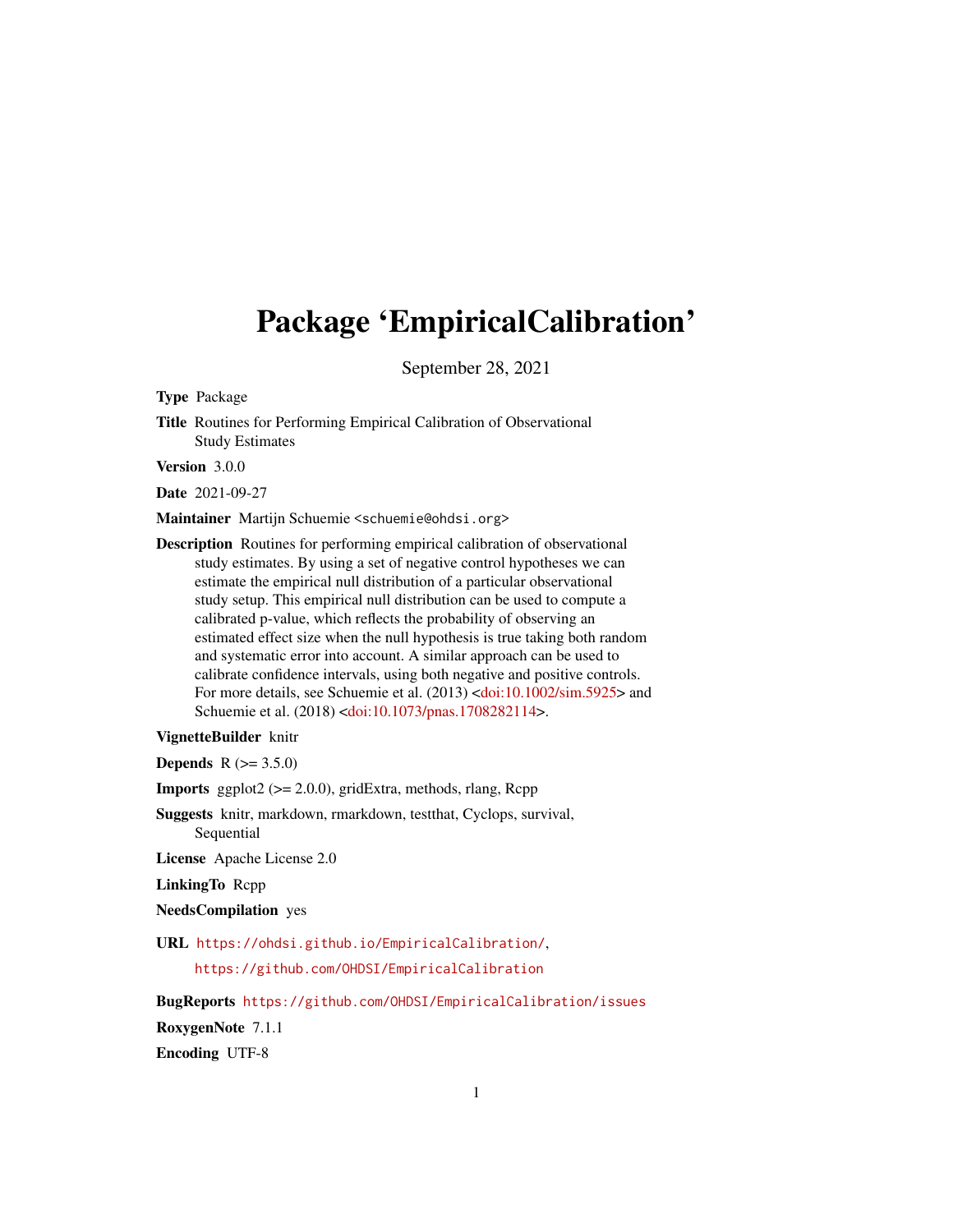Author Martijn Schuemie [aut, cre] (<<https://orcid.org/0000-0002-0817-5361>>), Marc Suchard [aut] (<<https://orcid.org/0000-0001-9818-479X>>)

Repository CRAN

Date/Publication 2021-09-28 08:50:02 UTC

# R topics documented:

| 3              |
|----------------|
| $\overline{4}$ |
| $\overline{4}$ |
| 6              |
| $\overline{7}$ |
| 8              |
| 9              |
| 10             |
| 10             |
| 11             |
| 12             |
| 13             |
| 14             |
| 15             |
| 16             |
| 16             |
| 18             |
| 19             |
| 20             |
| 21             |
| 23             |
| 24             |
| 25             |
| 26             |
| 28             |
| 29             |
| 29             |
| 30             |
| 31             |
| 32             |
| 33             |
|                |

**Index** [35](#page-34-0)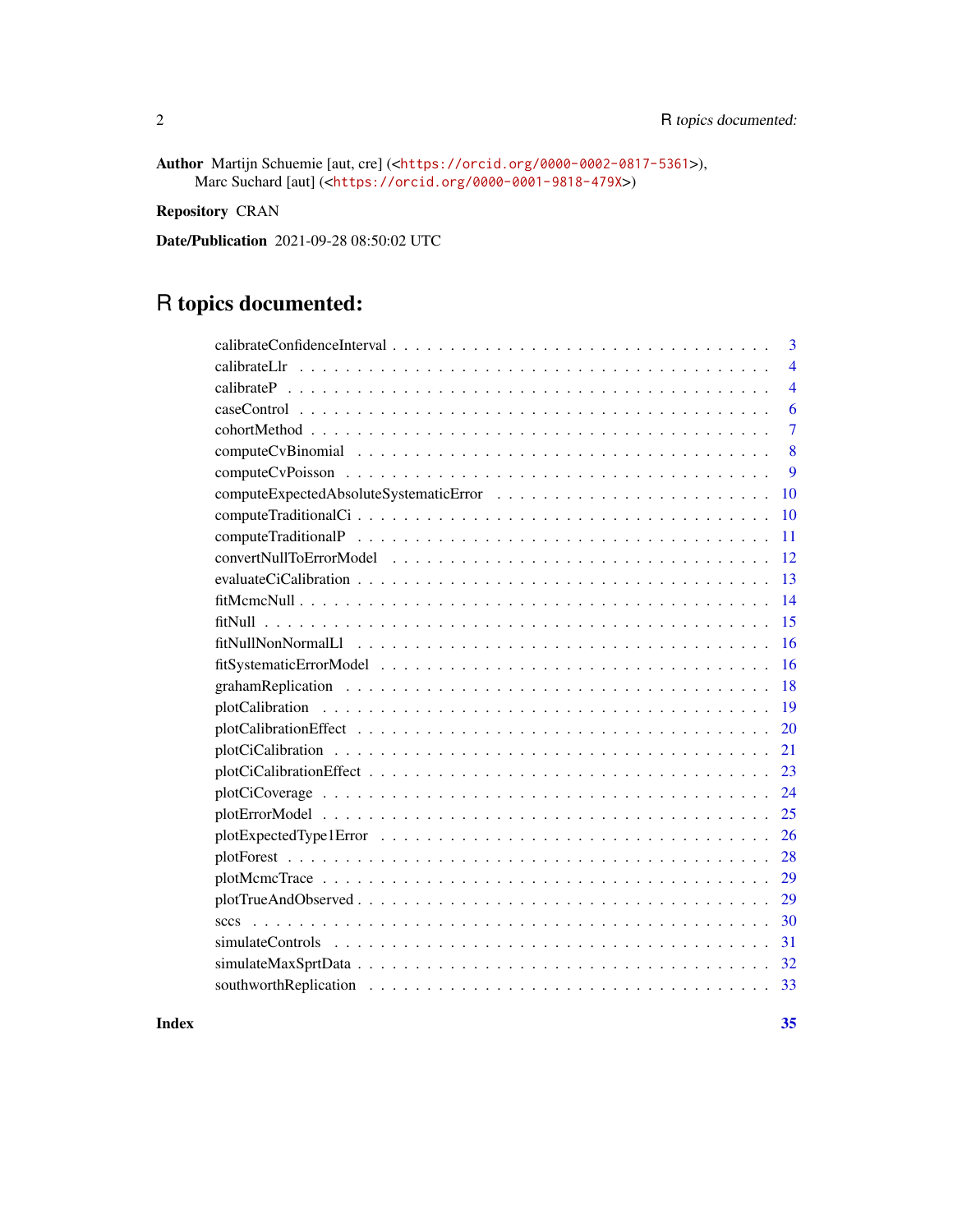<span id="page-2-0"></span>calibrateConfidenceInterval

*Calibrate confidence intervals*

# Description

Calibrate confidence intervals

# Usage

```
calibrateConfidenceInterval(logRr, seLogRr, model, ciWidth = 0.95)
```
# Arguments

| logRr   | A numeric vector of effect estimates on the log scale.                                                                                                                                           |
|---------|--------------------------------------------------------------------------------------------------------------------------------------------------------------------------------------------------|
| seLogRr | The standard error of the log of the effect estimates. Hint: often the standard<br>$error = (log(lower bound 95 percent confidence interval) - log(effect esti-$<br>mate> $)/$ qnorm $(0.025)$ . |
| mode1   | An object of type systematicErrorModel as created by the fitSystematicErrorModel<br>function.                                                                                                    |
| ciWidth | The width of the confidence interval. Typically this would be .95, for the 95<br>percent confidence interval.                                                                                    |

# Details

Compute calibrated confidence intervals based on a model of the systematic error.

## Value

A data frame with calibrated confidence intervals and point estimates.

# Examples

```
data \le simulateControls(n = 50 * 3, mean = 0.25, sd = 0.25, trueLogRr = log(c(1, 2, 4)))model <- fitSystematicErrorModel(data$logRr, data$seLogRr, data$trueLogRr)
newData \le simulateControls(n = 15, mean = 0.25, sd = 0.25, trueLogRr = log(c(1, 2, 4)))result <- calibrateConfidenceInterval(newData$logRr, newData$seLogRr, model)
result
```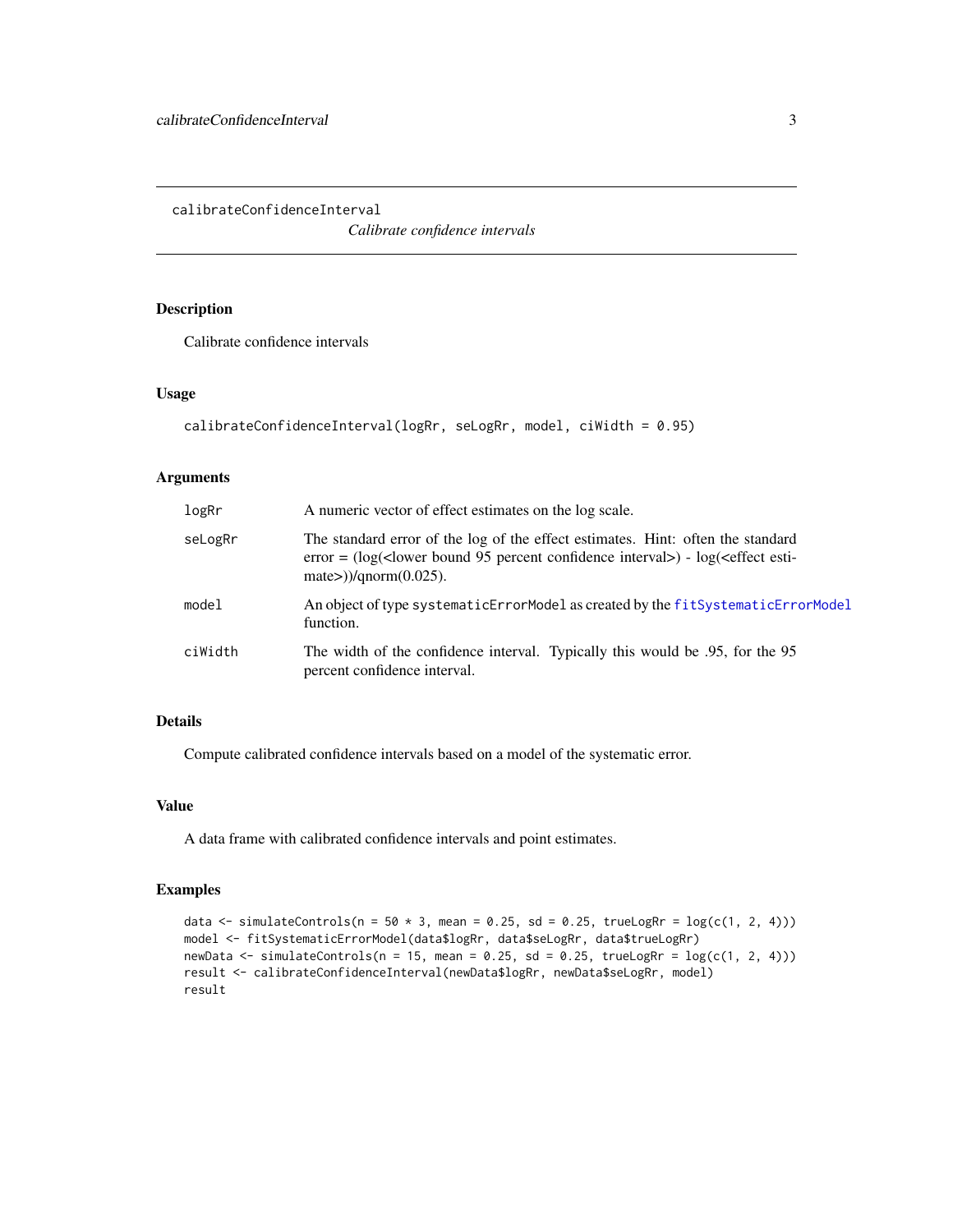<span id="page-3-0"></span>

# Description

calibrateLlr computes calibrated log likelihood ratio using the fitted null distribution

# Usage

```
calibrateLlr(null, likelihoodApproximation, twoSided = FALSE, upper = TRUE)
```
# Arguments

| null                    | An object of class null created using the fit Null function or an object of class<br>mcmcNull created using the fitMcmcNull function.                      |
|-------------------------|------------------------------------------------------------------------------------------------------------------------------------------------------------|
| likelihoodApproximation |                                                                                                                                                            |
|                         | Either a data frame containing normal, skew-normal, or custom parametric like-<br>lihood approximations, or a list of (adaptive) grid likelihood profiles. |
| twoSided                | Compute two-sided (TRUE) or one-sided (FALSE) p-value?                                                                                                     |
| upper                   | If one-sided: compute p-value for upper (TRUE) or lower (FALSE) bound?                                                                                     |

#### Value

The calibrated log likelihood ratio.

# Examples

```
data(sccs)
negatives <- sccs[sccs$groundTruth == 0, ]
null <- fitNull(negatives$logRr, negatives$seLogRr)
positive <- sccs[sccs$groundTruth == 1, ]
calibrateLlr(null, positive)
```
calibrateP *Calibrate the p-value*

# Description

calibrateP computes calibrated p-values using the fitted null distribution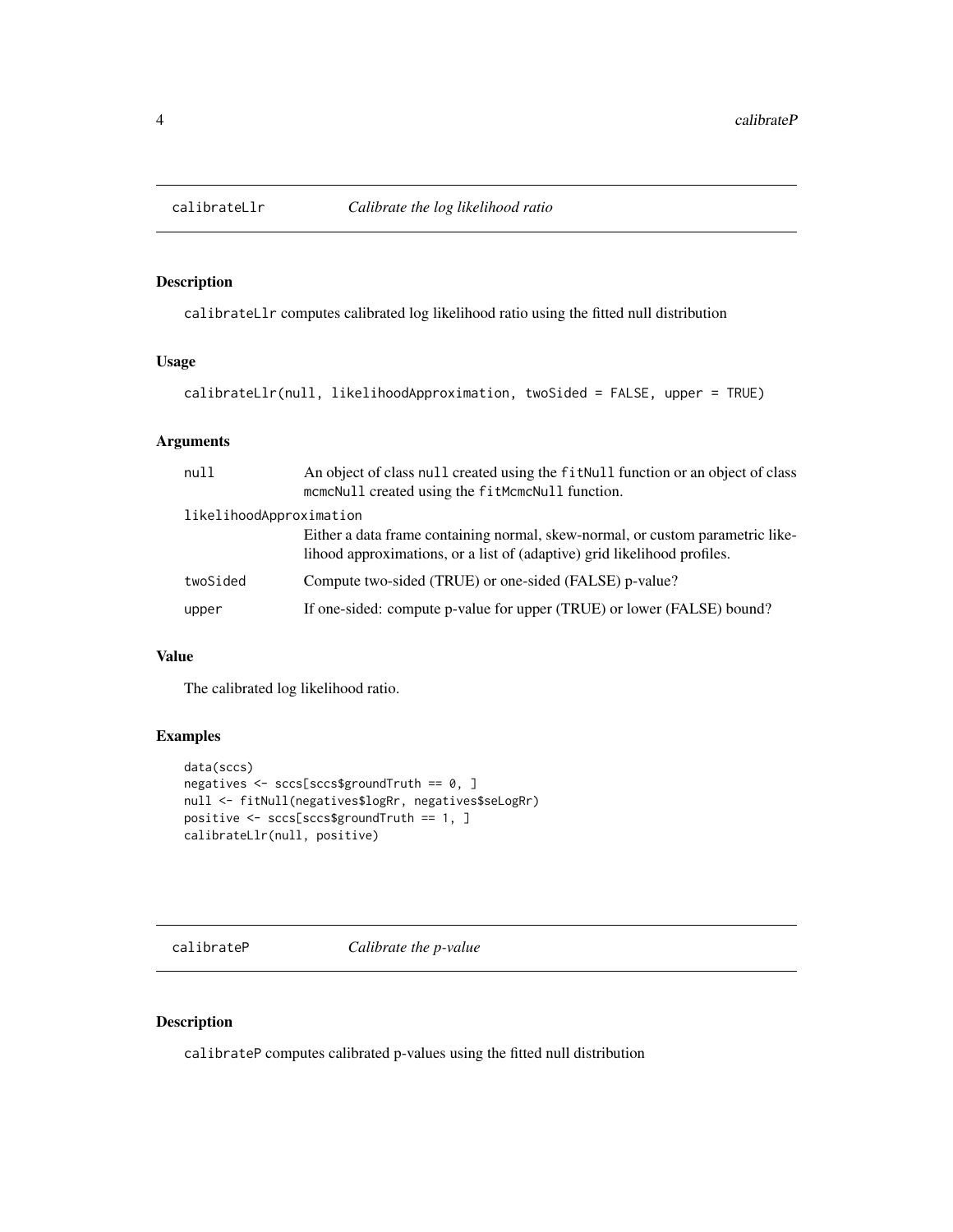#### $calP$  5

# Usage

```
calibrateP(null, logRr, seLogRr, twoSided = TRUE, upper = TRUE, ...)
## S3 method for class 'null'
calibrateP(null, logRr, seLogRr, twoSided = TRUE, upper = TRUE, ...)
## S3 method for class 'mcmcNull'
calibrateP(
  null,
 logRr,
  seLogRr,
  twoSided = TRUE,
  upper = TRUE,pValueOnly,
  ...
\mathcal{L}
```
# Arguments

| null       | An object of class null created using the fit Null function or an object of class<br>mcmcNull created using the fitMcmcNull function.                                                                         |
|------------|---------------------------------------------------------------------------------------------------------------------------------------------------------------------------------------------------------------|
| logRr      | A numeric vector of one or more effect estimates on the log scale                                                                                                                                             |
| seLogRr    | The standard error of the log of the effect estimates. Hint: often the standard<br>error = $(\log(\text{clower bound 95 percent confidence interval}) - \log(\text{effect esti})$<br>$mate$ )/qnorm $(0.025)$ |
| twoSided   | Compute two-sided (TRUE) or one-sided (FALSE) p-value?                                                                                                                                                        |
| upper      | If one-sided: compute p-value for upper (TRUE) or lower (FALSE) bound?                                                                                                                                        |
| .          | Any additional parameters (currently none).                                                                                                                                                                   |
| pValueOnly | If true, will return only the calibrated P-value itself, not the credible interval.                                                                                                                           |

## Details

This function computes a calibrated two-sided p-value as described in Schuemie et al (2014).

#### Value

The calibrated p-value.

# Methods (by class)

- null: Computes the calibrated P-value using asymptotic assumptions.
- mcmcNull: Computes the calibrated P-value and 95 percent credible interval using Markov Chain Monte Carlo (MCMC).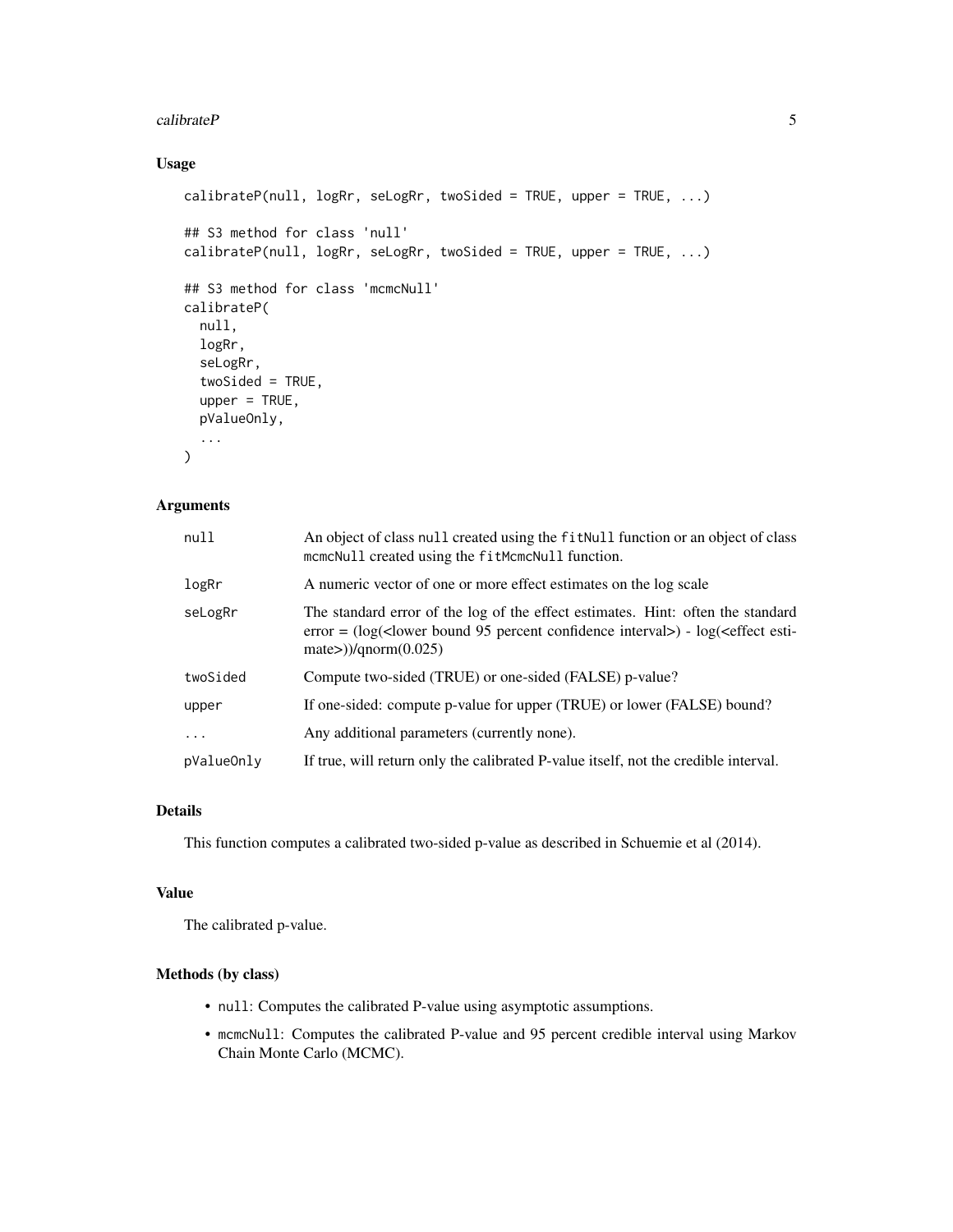#### <span id="page-5-0"></span>References

Schuemie MJ, Ryan PB, Dumouchel W, Suchard MA, Madigan D. Interpreting observational studies: why empirical calibration is needed to correct p-values. Statistics in Medicine 33(2):209- 18,2014

#### Examples

```
data(sccs)
negatives <- sccs[sccs$groundTruth == 0, ]
null <- fitNull(negatives$logRr, negatives$seLogRr)
positive <- sccs[sccs$groundTruth == 1, ]
calibrateP(null, positive$logRr, positive$seLogRr)
```
caseControl *Odds ratios from a case-control design*

## Description

Odds ratios from a case-control design

#### Usage

data(caseControl)

# Format

A data frame with 47 rows and 4 variables:

drugName Name of the drug

**groundTruth** Whether the drug is a positive (1) or negative (0) control

logRr The log of the incidence rate ratio

seLogRr The standard error of the log of the incidence rate ratio

#### Details

A dataset containing the odds ratios (and standard errors) produced using a case-control design. The outcome is upper GI bleeding, the drug of interest (groundTruth  $= 1$ ) is sertraline. Also included are 46 negative control drugs, for which we believe there to be no causal relation with upper GI bleeding. We used a database of medical records from general practices in the USA, the General Electric (GE) Centricity database, which contains data on 11.2 million subjects. We restricted on study period (start of 1990 through November 2003), age requirements (18 years or older), available time prior to event (180 days), number of controls per case (6), and risk definition window (30 days following the prescription). Controls were matched on age and sex. Cases of upper GI bleeding were identified on the basis of the occurrence of ICD-9 diagnosis codes in the problem list. These codes pertain to esophageal, gastric, duodenal, peptic, and gastrojejunal ulceration, perforation, and hemorrhage, as well as gastritis and non-specific gastrointestinal hemorrhage. For more information on this set see Schuemie et al (2014).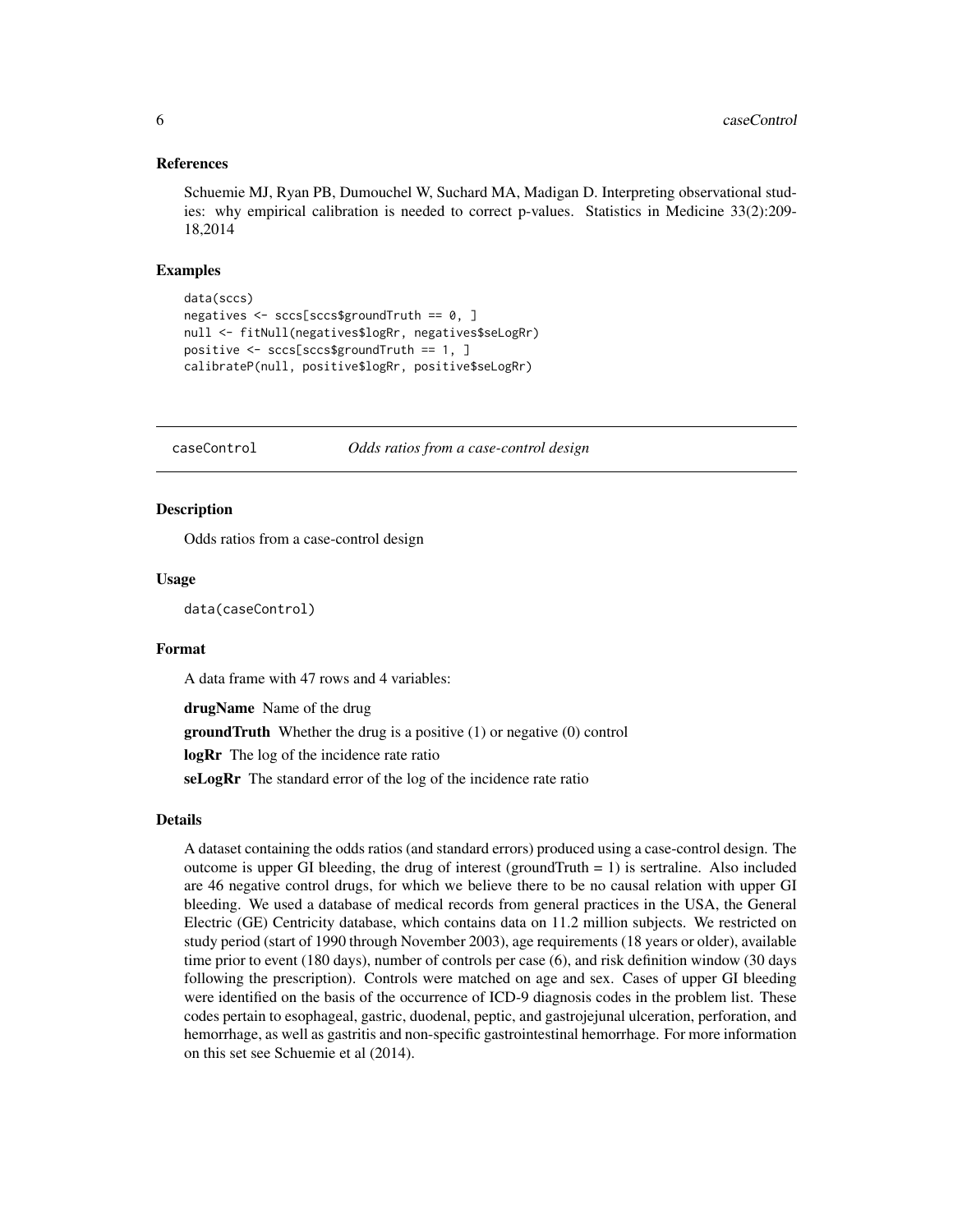## <span id="page-6-0"></span>cohortMethod 7

#### References

Schuemie MJ, Ryan PB, Dumouchel W, Suchard MA, Madigan D. Interpreting observational studies: why empirical calibration is needed to correct p-values. Statistics in Medicine 33(2):209- 18,2014

cohortMethod *Relative risks from a new-user cohort design*

#### Description

Relative risks from a new-user cohort design

#### Usage

data(cohortMethod)

#### Format

A data frame with 31 rows and 4 variables:

drugName Name of the drug

**groundTruth** Whether the drug is a positive (1) or negative (0) control

logRr The log of the incidence rate ratio

seLogRr The standard error of the log of the incidence rate ratio

#### Details

A dataset containing the relative risks (and standard errors) produced using a new-user cohort design. The outcome is acute liver injury, the drug of interest (ground Truth  $= 1$ ) is Isoniazid Also included are 30 negative control drugs, for which we believe there to be no causal relation with acute liver injury. We used the Thomson MarketScan Medicare Supplemental Beneficiaries database, which contains data on 4.6 million subjects. We selected two groups (cohorts): (1) all subjects exposed to isoniazid and (2) all subjects having the ailment for which isoniazid is indicated, in this case tuberculosis, and having received at least one drug that is not known to cause acute liver injury. We removed all subjects who belonged to both groups and subjects for which less than 180 days of observation time was available prior to their first exposure to the drug in question. Acute liver injury was identified on the basis of the occurrence of ICD-9-based diagnosis codes from inpatient and outpatient medical claims and was defined broadly on the basis of codes associated with hepatic dysfunction, as have been used in prior observational database studies. The time at risk was defined as the length of exposure + 30 days, and we determined whether subjects experienced an acute liver injury during their time at risk. Using propensity score stratification, the cohorts were divided over 20 strata, and an odds ratio over all strata was computed using a Mantel-Haenszel test. The propensity score was estimated using Bayesian logistic regression using all available drug, condition, and procedure covariates occurring in the 180 days prior to first exposure, in addition to age, sex, calendar year of first exposure, Charlson index, number of drugs, number of visit days, and number of procedures. For more information on this set see Schuemie et al (2014).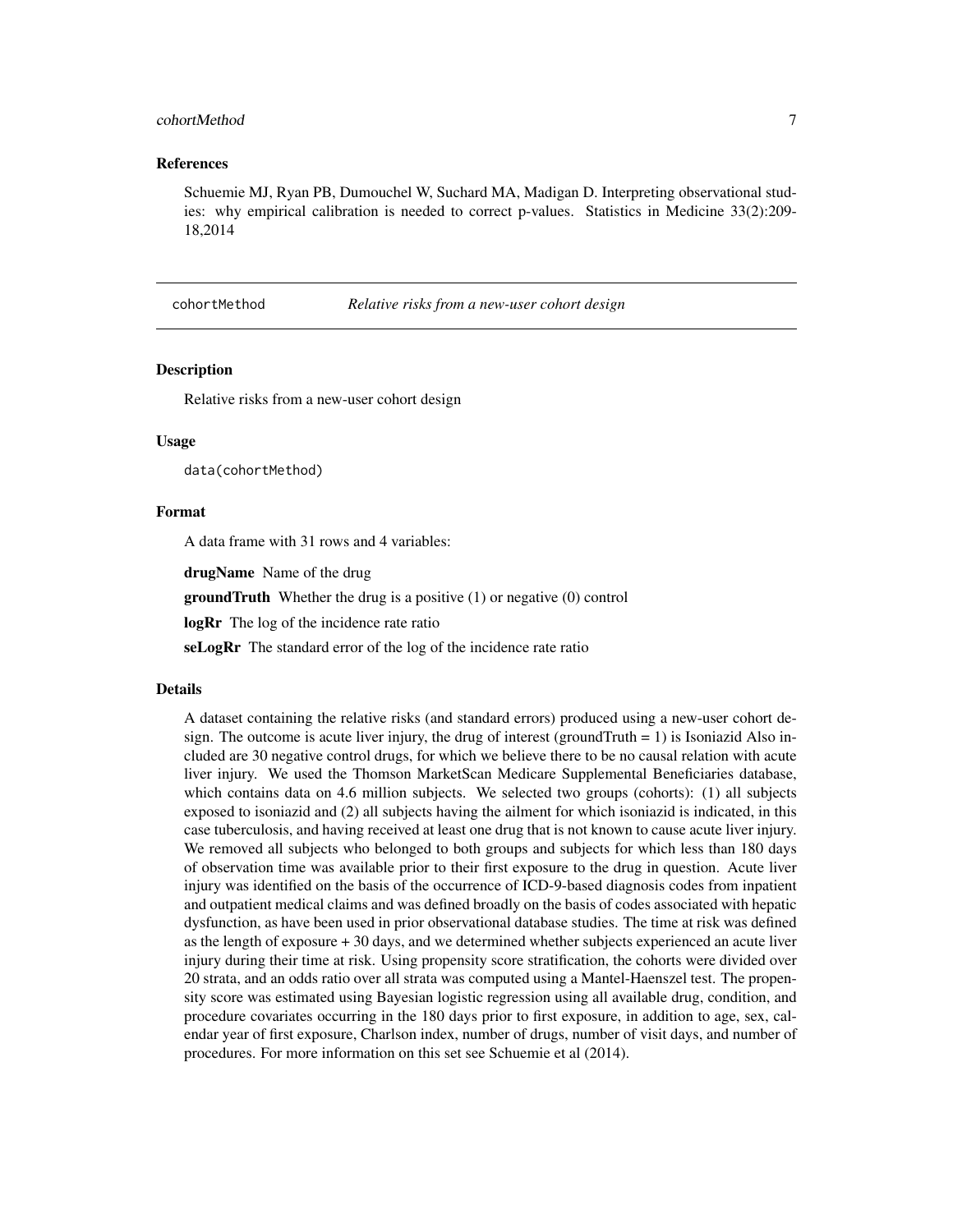## <span id="page-7-0"></span>References

Schuemie MJ, Ryan PB, Dumouchel W, Suchard MA, Madigan D. Interpreting observational studies: why empirical calibration is needed to correct p-values. Statistics in Medicine 33(2):209- 18,2014

computeCvBinomial *Compute critical values for Binomial data*

# Description

Obtains critical values for the group and continuous sequential MaxSPRT test with Binomial data, using a Wald type upper boundary, which is flat with respect to the likelihood ratio function, and with a pre-specified upper limit on the sample size.

It is often not possible to select a critical value that corresponds to the exact alpha specified. Instead, this function will select the least conservative critical value having an alpha below the one specified, so the sequential analysis is conservative.

This function is a re-implementation of the CV.Binomial function in the Sequential package, using Monte-Carlo.

#### Usage

```
computeCvBinomial(
  groupSizes,
  z,
  minimumEvents = 1,
 alpha = 0.05,
  sampleSize = 1e+06
)
```
#### Arguments

| groupSizes    | Vector containing the expected number of events under H0 for each test.                                                                                                                                   |
|---------------|-----------------------------------------------------------------------------------------------------------------------------------------------------------------------------------------------------------|
| z             | For a matched case-control analysis, z is the number of controls matched to each<br>case under the null hypothesis. For a self-controlled analysis, z is the control<br>time divided by the time at risk. |
| minimumEvents | The minimum number of events needed before the null hypothesis can be re-<br>jected.                                                                                                                      |
| alpha         | The significance level, or the type 1 error probability, which is the probability of<br>rejecting the null hypothesis when it is true.                                                                    |
| sampleSize    | Sample size for the Monte-Carlo simulations.                                                                                                                                                              |

# Value

The computed critical value. The 'alpha' attribute of the result indicates the selected alpha.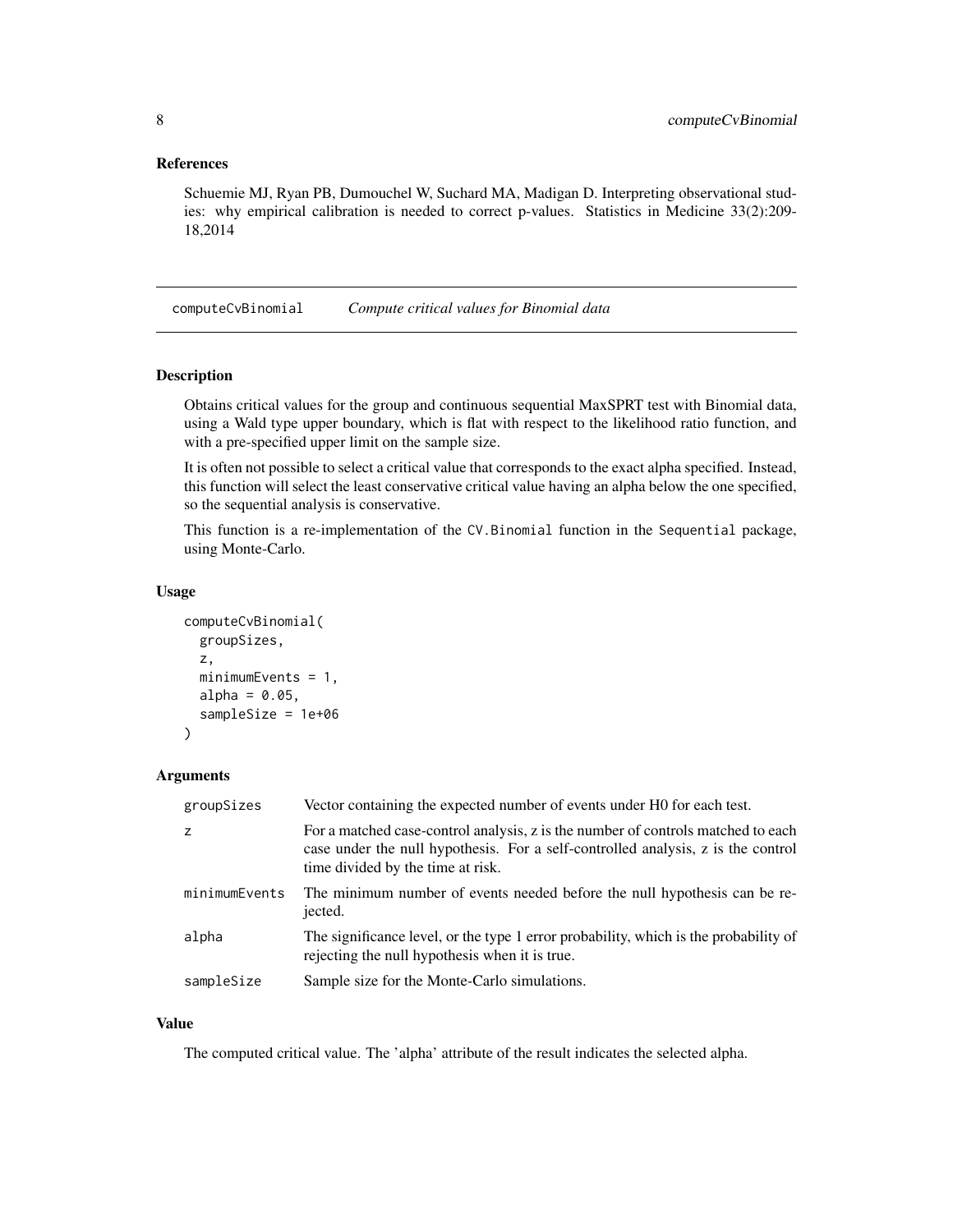# <span id="page-8-0"></span>computeCvPoisson 9

# Examples

```
groupSizes <- rep(1, 10)
computeCvBinomial(groupSizes, z = 4)
```
computeCvPoisson *Compute critical values for Poisson data*

# Description

Obtains critical values for the group and continuous sequential MaxSPRT test with Poisson data, using a Wald type upper boundary, which is flat with respect to the likelihood ratio function, and with a pre-specified upper limit on the sample size.

It is often not possible to select a critical value that corresponds to the exact alpha specified. Instead, this function will select the least conservative critical value having an alpha below the one specified, so the sequential analysis is conservative.

This function is a re-implementation of the CV.Poisson function in the Sequential package, using Monte-Carlo.

#### Usage

```
computeCvPoisson(
  groupSizes,
 minimumEvents = 1,
  alpha = 0.05,
  sampleSize = 1e+06
)
```
#### Arguments

| groupSizes    | Vector containing the expected number of events under H0 for each test.                                                                |
|---------------|----------------------------------------------------------------------------------------------------------------------------------------|
| minimumEvents | The minimum number of events needed before the null hypothesis can be re-<br>jected.                                                   |
| alpha         | The significance level, or the type 1 error probability, which is the probability of<br>rejecting the null hypothesis when it is true. |
| sampleSize    | Sample size for the Monte-Carlo simulations.                                                                                           |

# Value

The computed critical value. The 'alpha' attribute of the result indicates the selected alpha.

### Examples

groupSizes <- rep(1, 10) computeCvPoisson(groupSizes)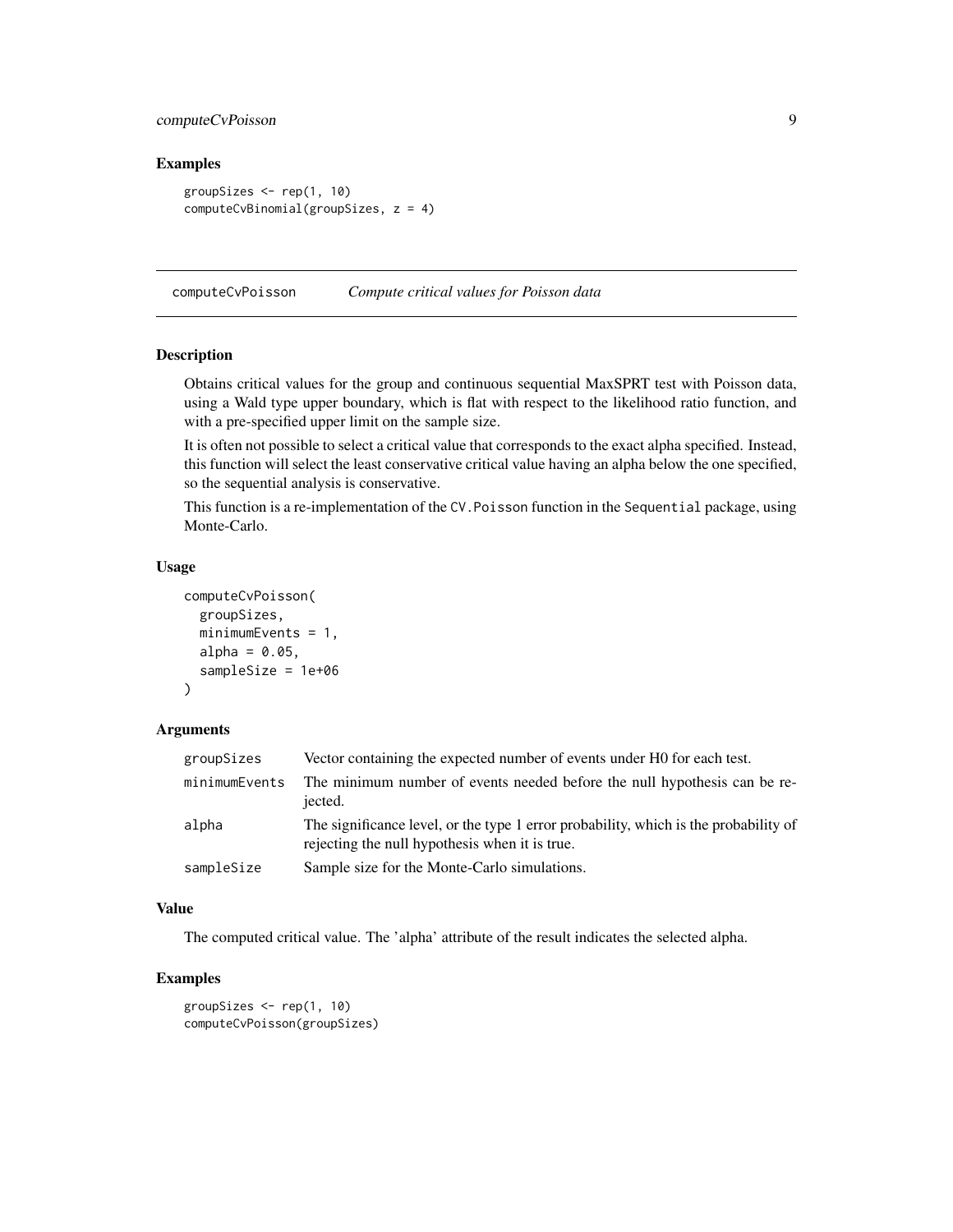<span id="page-9-0"></span>computeExpectedAbsoluteSystematicError

*Compute the expected absolute systematic error*

## Description

For a random study estimate, what is the expected value of the absolute systematic error? Provides a single summary value for a null distribution. The expected systematic error of a null distribution is equal to its mean (mu), and is insensitive to the spread of the null distribution (sigma).

Taking the absolute value of the expected systematic error we can express both mean and spread of the estimated null distribution.

#### Usage

```
computeExpectedAbsoluteSystematicError(null, alpha = 0.05)
```
#### Arguments

| null  | An object of class null created using the fit Null function or an object of class |
|-------|-----------------------------------------------------------------------------------|
|       | mcmcNull created using the fitMcmcNull function.                                  |
| alpha | The expected type I error for computing the credible interval.                    |

## Value

The expected absolute systematic error. If the provided null argument is of type mcmcNull, the credible interval (defined by alpha) is also returned.

#### Examples

```
data(sccs)
negatives <- sccs[sccs$groundTruth == 0, ]
null <- fitNull(negatives$logRr, negatives$seLogRr)
computeExpectedAbsoluteSystematicError(null)
```
computeTraditionalCi *Compute the (traditional) confidence interval*

#### **Description**

computeTraditionalCi computes the traditional confidence interval based on the log of the relative risk and the standard error of the log of the relative risk.

#### Usage

```
computeTraditionalCi(logRr, seLogRr, ciWidth = 0.95)
```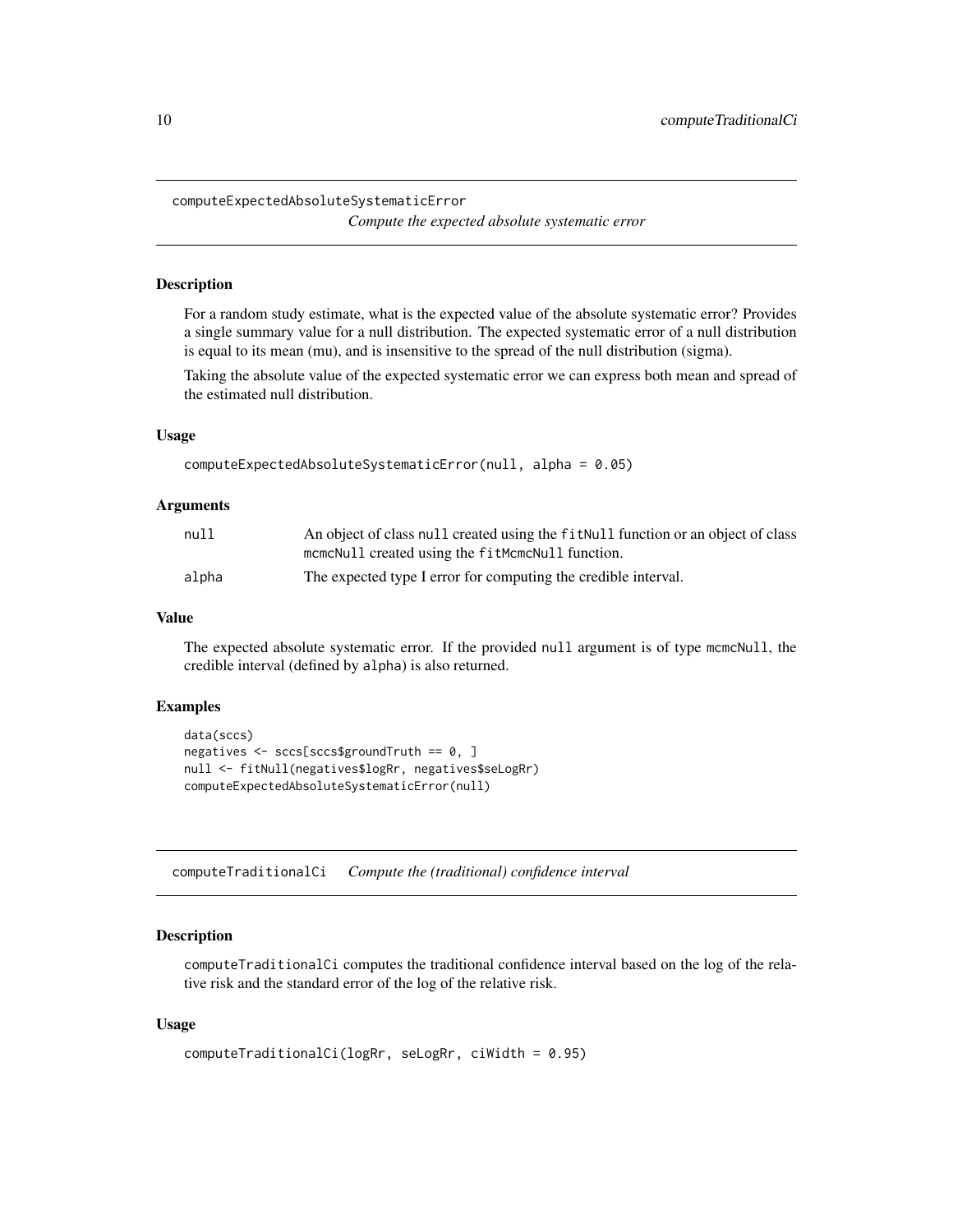## <span id="page-10-0"></span>Arguments

| logRr   | A numeric vector of one or more effect estimates on the log scale                                                                                                                                                        |
|---------|--------------------------------------------------------------------------------------------------------------------------------------------------------------------------------------------------------------------------|
| seLogRr | The standard error of the log of the effect estimates. Hint: often the standard<br>error = $(\log(\text{clower bound } 95 \text{ percent confidence interval}) - \log(\text{effect esti})$<br>mate> $)/$ qnorm $(0.025)$ |
| ciWidth | The width of the confidence interval. Typically this would be .95, for the 95<br>percent confidence interval.                                                                                                            |

# Value

The point estimate and confidence interval

# Examples

```
data(sccs)
positive <- sccs[sccs$groundTruth == 1, ]
computeTraditionalCi(positive$logRr, positive$seLogRr)
```
computeTraditionalP *Compute the (traditional) p-value*

## Description

computeTraditionalP computes the traditional two-sided p-value based on the log of the relative risk and the standard error of the log of the relative risk.

# Usage

```
computeTraditionalP(logRr, seLogRr, twoSided = TRUE, upper = TRUE)
```
# Arguments

| logRr    | A numeric vector of one or more effect estimates on the log scale                                                                                                                              |
|----------|------------------------------------------------------------------------------------------------------------------------------------------------------------------------------------------------|
| seLogRr  | The standard error of the log of the effect estimates. Hint: often the standard<br>$error = (log(lower bound 95 percent confidence interval) - log(effect esti-$<br>mate $\geq$ )/qnorm(0.025) |
| twoSided | Compute two-sided (TRUE) or one-sided (FALSE) p-value?                                                                                                                                         |
| upper    | If one-sided: compute p-value for upper (TRUE) or lower (FALSE) bound?                                                                                                                         |

# Value

The (traditional) p-value.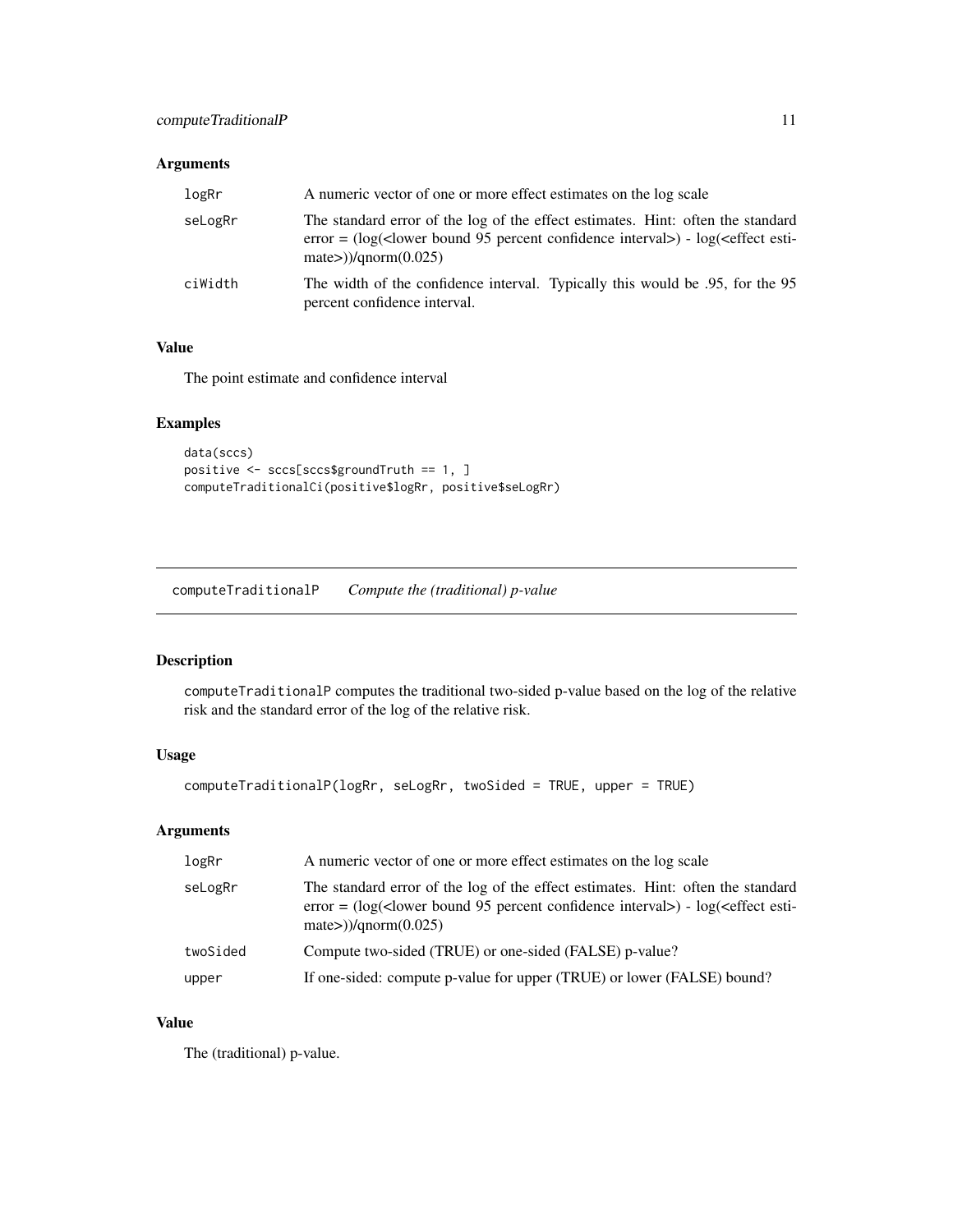#### Examples

```
data(sccs)
positive <- sccs[sccs$groundTruth == 1, ]
computeTraditionalP(positive$logRr, positive$seLogRr)
```
convertNullToErrorModel

*Convert empirical null distribution to systematic error model*

#### Description

This function converts an empirical null distribution, fitted using estimates only for negative controls, into a systematic error distribution that can be used to calibrate confidence intervals in addition to p-values.

Whereas the [fitSystematicErrorModel](#page-15-1) uses positive controls to determine how the error distribution changes with true effect size, this function requires the user to make an assumption. The default assumption, meanSlope = 1 and sdSlope =  $\theta$ , specify a belief that the error distribution is the same for all true effect sizes. In many cases this assumption is likely to be correct, however, if an estimation method is biased towards the null this assumption will be violated, causing the calibrated confidence intervals to have lower than nominal coverage.

#### Usage

```
convertNullToErrorModel(null, meanSlope = 1, sdSlope = 0)
```
## Arguments

| null      | The empirical null distribution fitted using either the fitNull or the fitMcmcNull<br>function.                                                                                        |
|-----------|----------------------------------------------------------------------------------------------------------------------------------------------------------------------------------------|
| meanSlope | The slope for the mean of the error distribution. A slope of 1 means the error is<br>the same for different values of the true relative risk.                                          |
| sdSlope   | The slope for the log of the standard deviation of the error distribution. A slope<br>of 0 means the standard deviation is the same for different values of the true<br>relative risk. |

#### Value

An object of type systematicErrorModel.

# Examples

```
data(sccs)
negatives <- sccs[sccs$groundTruth == 0, ]
null <- fitNull(negatives$logRr, negatives$seLogRr)
model <- convertNullToErrorModel(null)
positive <- sccs[sccs$groundTruth == 1, ]
```
<span id="page-11-0"></span>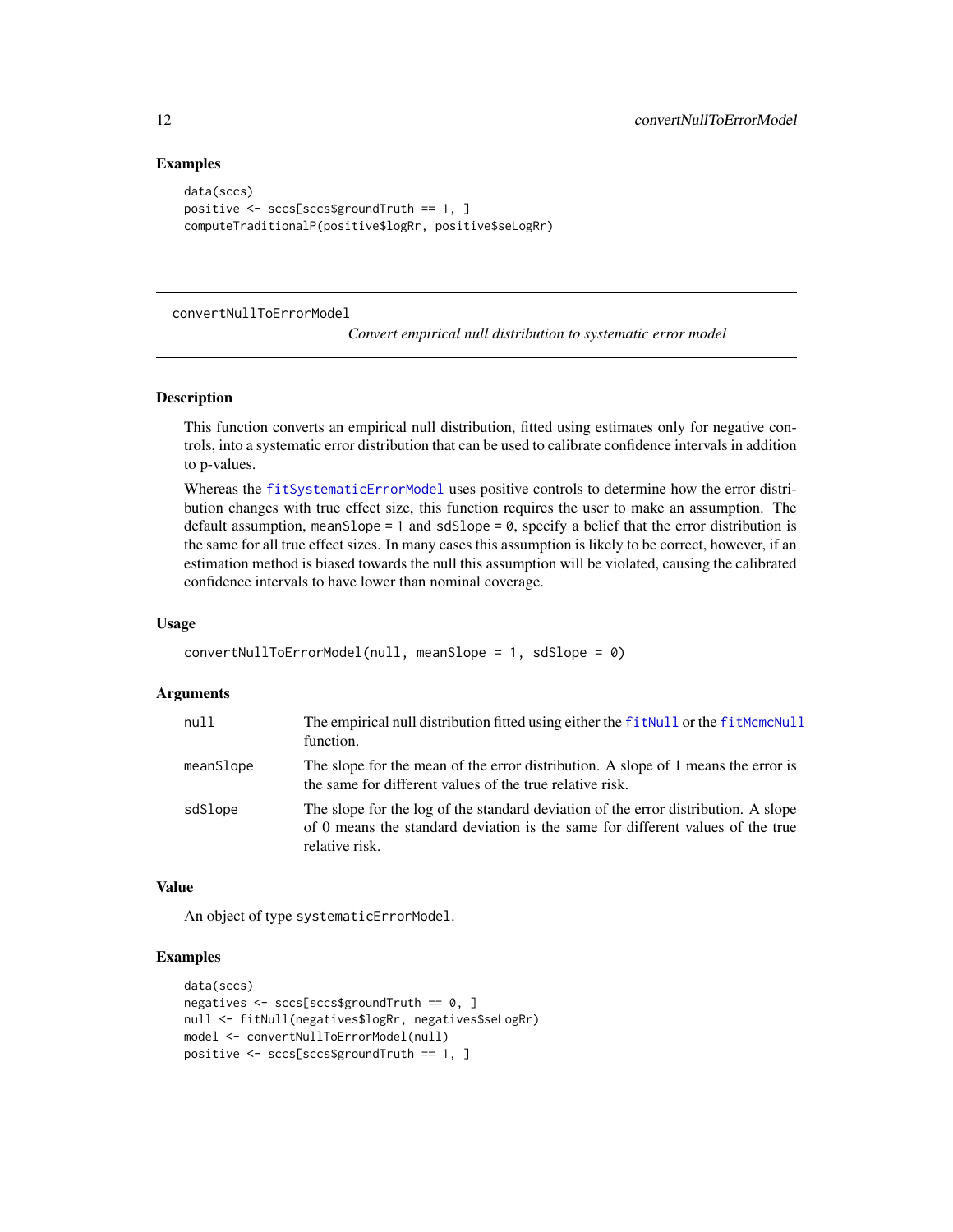<span id="page-12-0"></span>calibrateConfidenceInterval(positive\$logRr, positive\$seLogRr, model)

<span id="page-12-1"></span>evaluateCiCalibration *Evaluate confidence interval calibration*

# Description

evaluateCiCalibration performs a leave-one-out cross-validation to evaluate the calibration confidence intervals.

#### Usage

```
evaluateCiCalibration(
  logRr,
  seLogRr,
  trueLogRr,
  strata = as.factor(trueLogRr),
  crossValidationGroup = 1:length(logRr),
  legacy = FALSE
\lambda
```
# Arguments

| logRr                | A numeric vector of effect estimates on the log scale.                                                                                                                                                                                               |
|----------------------|------------------------------------------------------------------------------------------------------------------------------------------------------------------------------------------------------------------------------------------------------|
| seLogRr              | The standard error of the log of the effect estimates. Hint: often the standard<br>error = $(\log(\text{clower bound } 95 \text{ percent confidence interval}) - \log(\text{effect esti-}$<br>mate $\geq$ )/qnorm(0.025).                            |
| trueLogRr            | The true log relative risk.                                                                                                                                                                                                                          |
| strata               | Variable used to stratify the plot. Set strata = NULL for no stratification.                                                                                                                                                                         |
| crossValidationGroup |                                                                                                                                                                                                                                                      |
|                      | What should be the unit for the cross-validation? By default the unit is a single<br>control, but a different grouping can be provided, for example linking a negative<br>control to synthetic positive controls derived from that negative control. |
| legacy               | If true, a legacy error model will be fitted, meaning standard deviation is linear<br>on the log scale. If false, standard deviation is assumed to be simply linear.                                                                                 |

# Details

The empirical calibration is performed using a leave-one-out design: The confidence interval of an effect is computed by fitting a null using all other controls.

## Value

A data frame specifying the coverage per strata (usually true effect size) for a wide range of widths of the confidence interval. The result also includes the fraction of estimates that was below and above the confidence interval.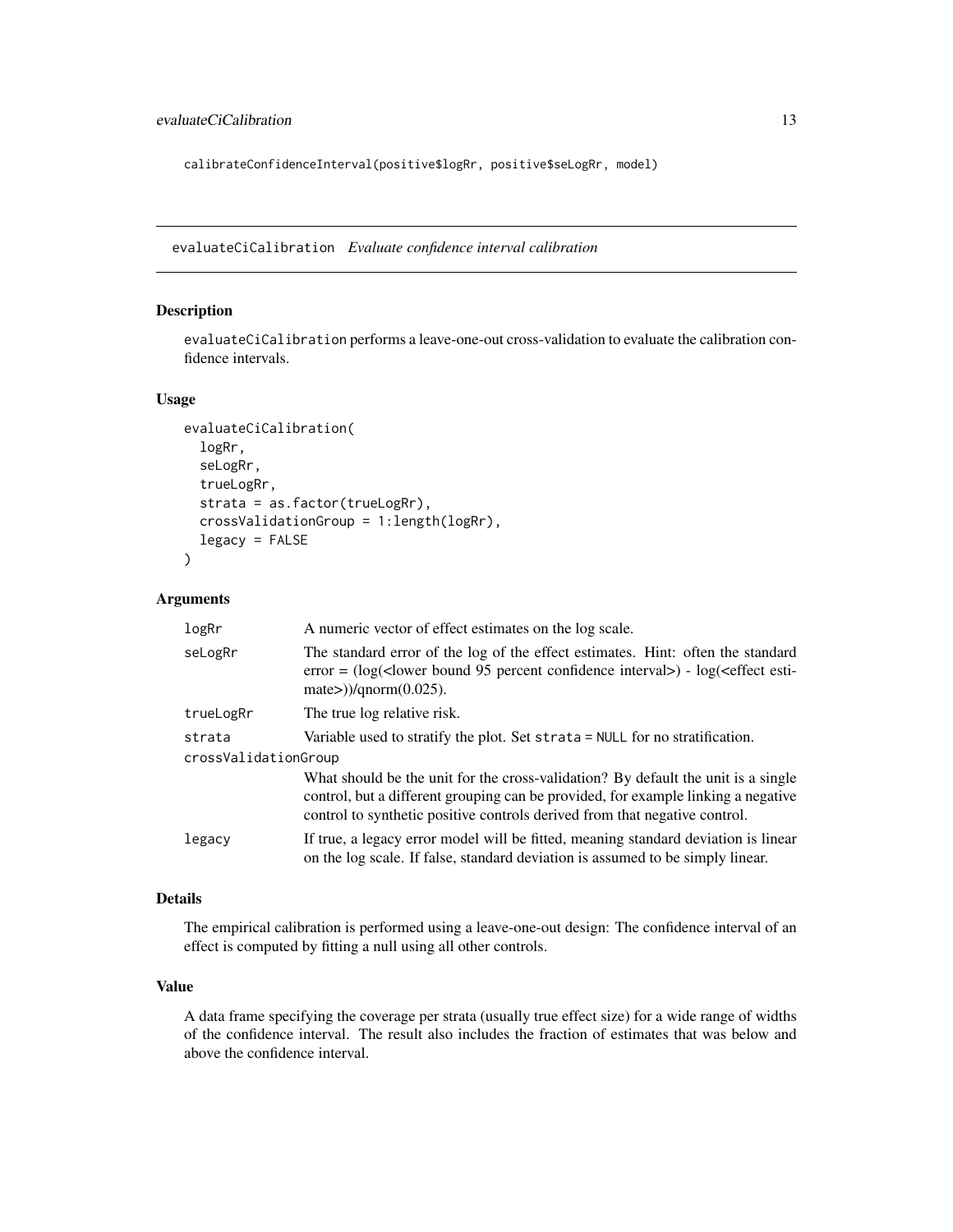## Examples

```
## Not run:
data \le simulateControls(n = 50 \star 3, mean = 0.25, sd = 0.25, trueLogRr = log(c(1, 2, 4)))eval <- evaluateCiCalibration(data$logRr, data$seLogRr, data$trueLogRr)
## End(Not run)
```
<span id="page-13-1"></span>

fitMcmcNull *Fit the null distribution using MCMC*

## Description

fitNull fits the null distribution to a set of negative controls using Markov Chain Monte Carlo (MCMC).

#### Usage

fitMcmcNull(logRr, seLogRr, iter = 1e+05)

#### Arguments

| logRr   | A numeric vector of effect estimates on the log scale                                                                                                                                                                    |
|---------|--------------------------------------------------------------------------------------------------------------------------------------------------------------------------------------------------------------------------|
| seLogRr | The standard error of the log of the effect estimates. Hint: often the standard<br>error = $(\log(\text{clower bound } 95 \text{ percent confidence interval}) - \log(\text{effect esti-}$<br>mate $\geq$ )/qnorm(0.025) |
| iter    | Number of iterations of the MCMC.                                                                                                                                                                                        |

## Details

This is an experimental function for computing the 95 percent credible interval of a calibrated pvalue using Markov-Chain Monte Carlo (MCMC).

#### Value

An object of type mcmcNull containing the mean and standard deviation (both on the log scale) of the null distribution, as well as the MCMC trace.

#### Examples

```
## Not run:
data(sccs)
negatives <- sccs[sccs$groundTruth == 0, ]
null <- fitMcmcNull(negatives$logRr, negatives$seLogRr)
null
plotMcmcTrace(null)
positive <- sccs[sccs$groundTruth == 1, ]
calibrateP(null, positive$logRr, positive$seLogRr)
```
## End(Not run)

<span id="page-13-0"></span>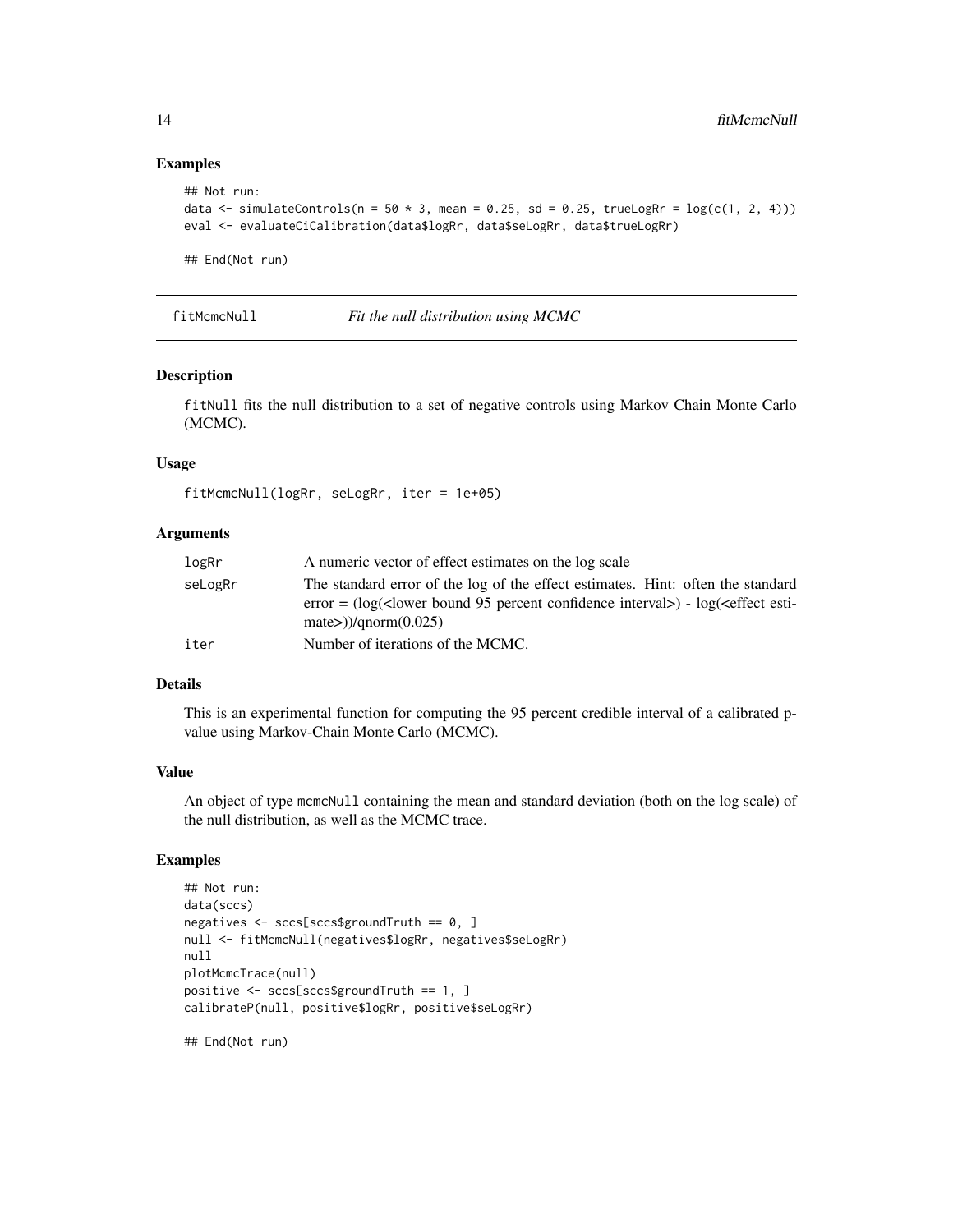<span id="page-14-1"></span><span id="page-14-0"></span>

## Description

fitNull fits the null distribution to a set of negative controls

## Usage

```
fitNull(logRr, seLogRr)
```
# Arguments

| logRr   | A numeric vector of effect estimates on the log scale                                                                                                                                                                       |
|---------|-----------------------------------------------------------------------------------------------------------------------------------------------------------------------------------------------------------------------------|
| seLogRr | The standard error of the log of the effect estimates. Hint: often the standard<br>error = $(\log(\text{clower bound } 95 \text{ percent confidence interval}) - \log(\text{effect esti-1}))$<br>mate $\geq$ )/qnorm(0.025) |

# Details

This function fits a Gaussian function to the negative control estimates as described in Schuemie et al (2014).

# Value

An object containing the parameters of the null distribution.

# References

Schuemie MJ, Ryan PB, Dumouchel W, Suchard MA, Madigan D. Interpreting observational studies: why empirical calibration is needed to correct p-values. Statistics in Medicine 33(2):209- 18,2014

# Examples

```
data(sccs)
negatives <- sccs[sccs$groundTruth == 0, ]
null <- fitNull(negatives$logRr, negatives$seLogRr)
null
```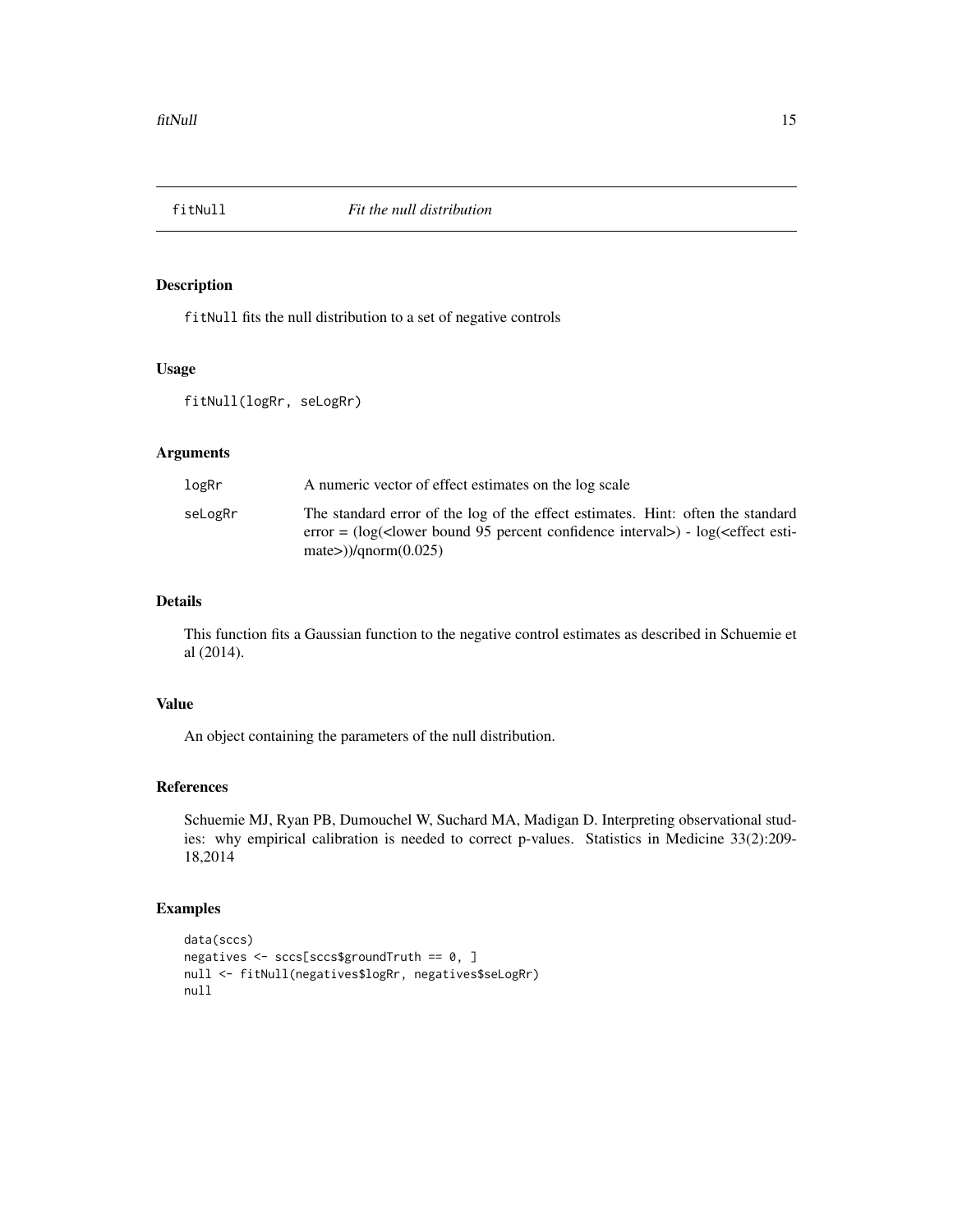<span id="page-15-0"></span>fitNullNonNormalLl *Fit the null distribution using non-normal log-likelihood approximations*

## Description

fitNullNonNormalLl fits the null distribution to a set of negative controls

#### Usage

fitNullNonNormalLl(likelihoodApproximations)

#### Arguments

likelihoodApproximations Either a data frame containing normal, skew-normal, or custom parametric likelihood approximations, or a list of (adaptive) grid likelihood profiles.

# Details

This function fits a Gaussian function to the negative control estimates, using non-normal approximations of the per-negative control log likelihood.

# Value

An object containing the parameters of the null distribution.

#### Examples

```
data(sccs)
negatives <- sccs[sccs$groundTruth == 0, ]
null <- fitNullNonNormalLl(negatives)
null
```
<span id="page-15-1"></span>fitSystematicErrorModel

*Fit a systematic error model*

#### Description

Fit a systematic error model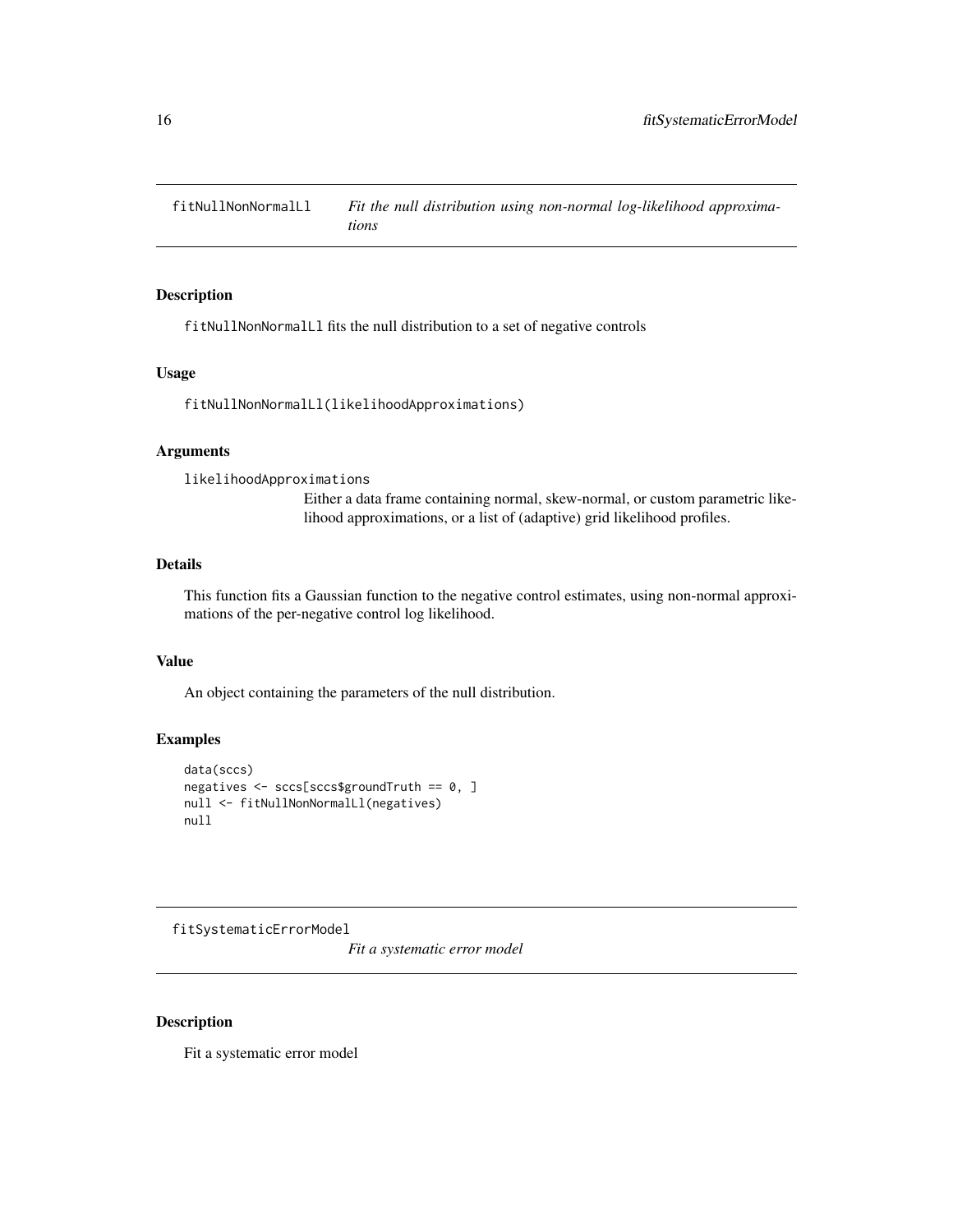# fitSystematicErrorModel 17

# Usage

```
fitSystematicErrorModel(
  logRr,
  seLogRr,
  trueLogRr,
  estimateCovarianceMatrix = FALSE,
  legacy = FALSE
)
```
# Arguments

| logRr                    | A numeric vector of effect estimates on the log scale.                                                                                                                                                                     |  |
|--------------------------|----------------------------------------------------------------------------------------------------------------------------------------------------------------------------------------------------------------------------|--|
| seLogRr                  | The standard error of the log of the effect estimates. Hint: often the standard<br>error = $(\log(\text{clower bound } 95 \text{ percent confidence interval}) - \log(\text{effect esti-1})$<br>mate $\gg$ )/qnorm(0.025). |  |
| trueLogRr                | A vector of the true effect sizes.                                                                                                                                                                                         |  |
| estimateCovarianceMatrix |                                                                                                                                                                                                                            |  |
|                          | Should a covariance matrix be computed? If so, confidence intervals for the<br>model parameters will be available.                                                                                                         |  |
| legacy                   | If true, a legacy error model will be fitted, meaning standard deviation is linear<br>on the log scale. If false, standard deviation is assumed to be simply linear.                                                       |  |

# Details

Fit a model of the systematic error as a function of true effect size. This model is an extension of the method for fitting the null distribution. The mean and log(standard deviations) of the error distributions are assumed to be linear with respect to the true effect size, and each component is therefore represented by an intercept and a slope.

## Value

An object of type systematicErrorModel.

# Examples

```
controls \le simulateControls(n = 50 \star 3, mean = 0.25, sd = 0.25, trueLogRr = log(c(1, 2, 4)))model <- fitSystematicErrorModel(controls$logRr, controls$seLogRr, controls$trueLogRr)
model
```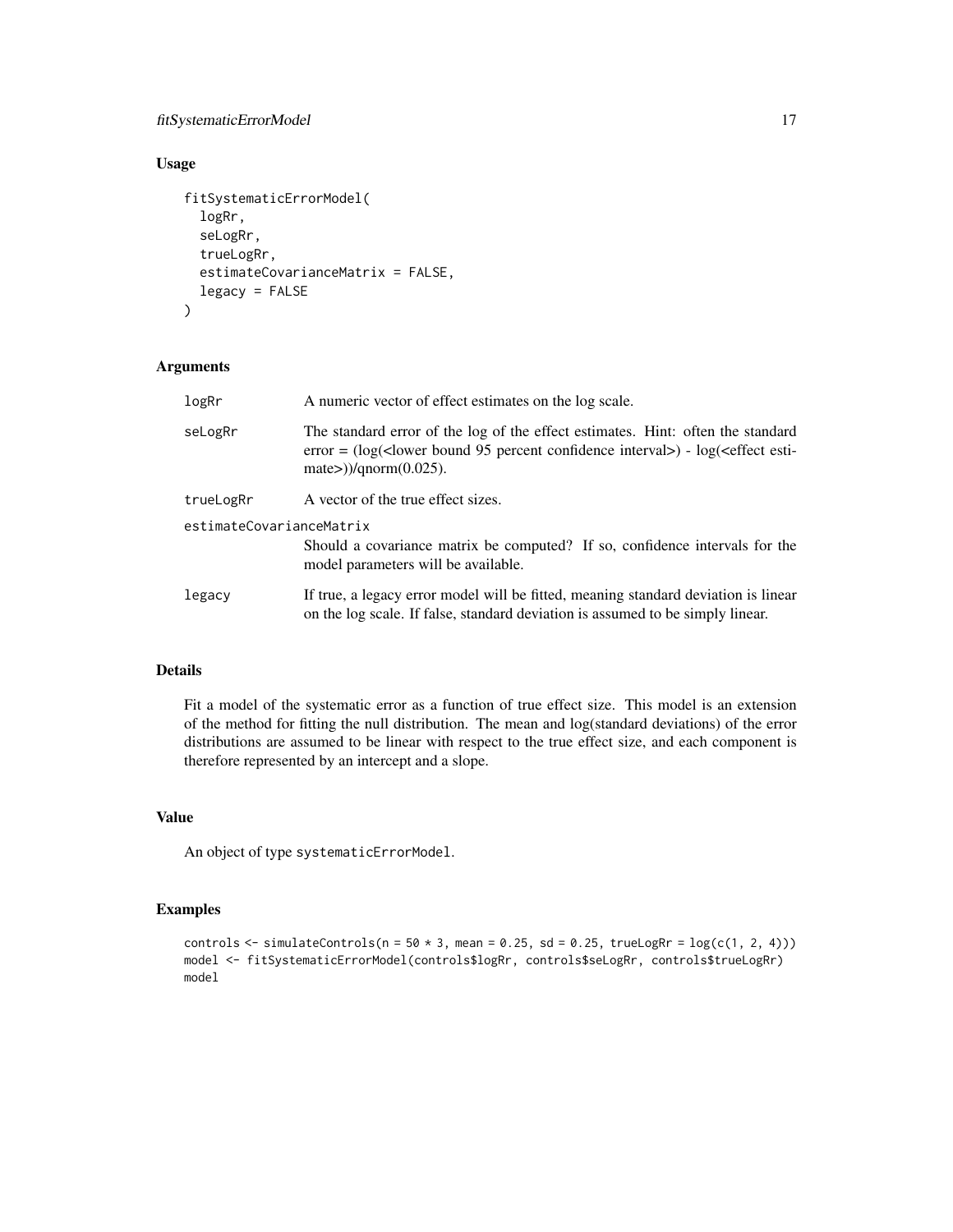<span id="page-17-0"></span>grahamReplication *Relative risks from an adjusted new-user cohort design*

#### Description

Relative risks from an adjusted new-user cohort design

#### Usage

data(grahamReplication)

#### Format

A data frame with 126 rows and 4 variables:

outcomeName Name of the outcome

**trueLogRr** The log of the true effect size. Only provided for negative and positive controls, is NA for the outcome of interest (GI bleeding).

logRr The log of the incidence rate ratio

seLogRr The standard error of the log of the incidence rate ratio

#### Details

A dataset containing the incidence rate ratios (and standard errors) produced using a new-user cohort design that compares new-users of dabigatran to new-users of warfarin for the outcome of GI hemorrhage. The dataset includes estimates both for the outcome of interest as well as negative and positive control outcomes. Subject are required to have 183 days of continuous observation prior to initiating treatment, be at least 65 years old at index date, and are required to have no prior exposure to warfarin or dabigatran (or any other novel anticoagulant). Furthermore, subjects are required to use the treatment for the indication of atrial fibrillation or atrial flutter, which is enforced by requiring a prior diagnosis of atrial fibrillation or flutter, and no prior diagnosis of other indications. Propensity scores are generated by fitting a model for predicting treatment assignment based on baseline patient characteristics, and are used to perform one-on-one matching. Hazard ratios are estimated through a Cox regression on the matched population. Time-at-risk is defined as starting on the day after initiating treatment and stopping when treatment is stopped, when the outcome occurs, or observation time ends, whichever comes first. The original study (Graham et al 2016) uses the Medicare database. For our replication, we use the Truven Medicare Supplementary Beneficiaries database. We analyze 15,796 dabigatran-exposed and 15,796 warfarin-exposed subjects. For more information on this set see Schuemie et al (2017).

#### References

Schuemie MJ, Hripcsak G, Ryan PB, Madigan D, Suchard MA. Empirical confidence interval calibration for population-level effect estimation studies in observational healthcare data. Proc Natl Acad Sci U S A. 2018 Mar 13;115(11):2571-2577

Graham DJ, Reichman ME, Wernecke M, Hsueh YH, Izem R, Southworth MR, Wei Y, Liao J, Goulding MR, Mott K, Chillarige Y, MaCurdy TE, Worrall C, Kelman JA. Stroke, Bleeding, and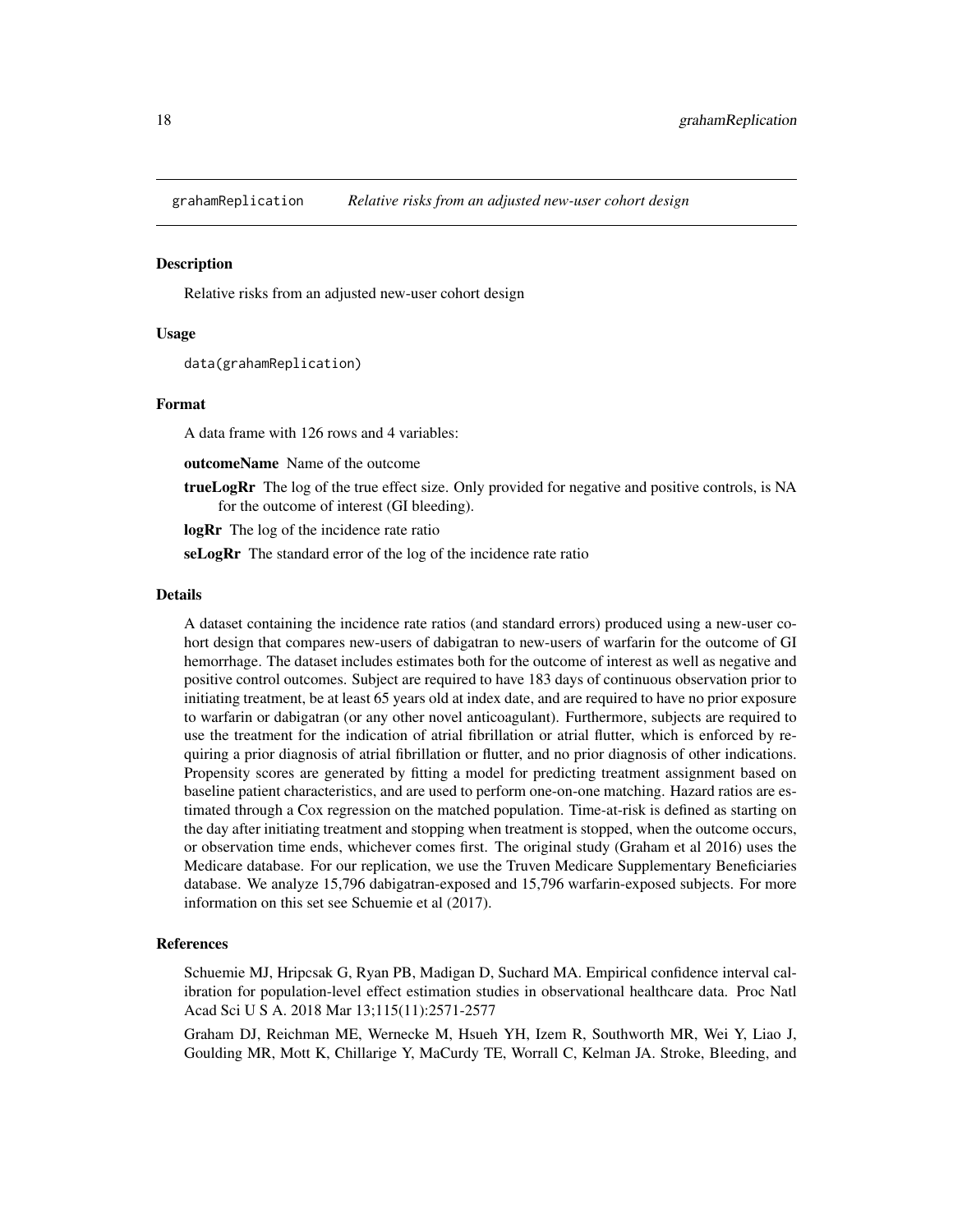<span id="page-18-0"></span>Mortality Risks in Elderly Medicare Beneficiaries Treated With Dabigatran or Rivaroxaban for Nonvalvular Atrial Fibrillation. JAMA Intern Med 176(11):1662-1671, 2016

plotCalibration *Create a calibration plot*

#### Description

plotCalibration creates a plot showing the calibration of our calibration procedure

#### Usage

```
plotCalibration(
  logRr,
  seLogRr,
  useMcmc = FALSE,
  legendPosition = "right",
  title,
  fileName = NULL
)
```
#### Arguments

| logRr    | A numeric vector of effect estimates on the log scale                                                                                                                                                                  |
|----------|------------------------------------------------------------------------------------------------------------------------------------------------------------------------------------------------------------------------|
| seLogRr  | The standard error of the log of the effect estimates. Hint: often the standard<br>error = $(\log(\text{clower bound } 95 \text{ percent confidence interval}) - \log(\text{effect esti-}$<br>$mate$ )/ $qnorm(0.025)$ |
| useMcmc  | Use MCMC to estimate the calibrated P-value?                                                                                                                                                                           |
|          | legendPosition Where should the legend be positioned? ("none", "left", "right", "bottom",<br>"top")                                                                                                                    |
| title    | Optional: the main title for the plot                                                                                                                                                                                  |
| fileName | Name of the file where the plot should be saved, for example 'plot.png'. See the<br>function ggsave in the ggplot2 package for supported file formats.                                                                 |

#### Details

Creates a calibration plot showing the number of effects with p < alpha for every level of alpha. The empirical calibration is performed using a leave-one-out design: The p-value of an effect is computed by fitting a null using all other negative controls. Ideally, the calibration line should approximate the diagonal. The plot shows both theoretical (traditional) and empirically calibrated p-values.

# Value

A Ggplot object. Use the ggsave function to save to file.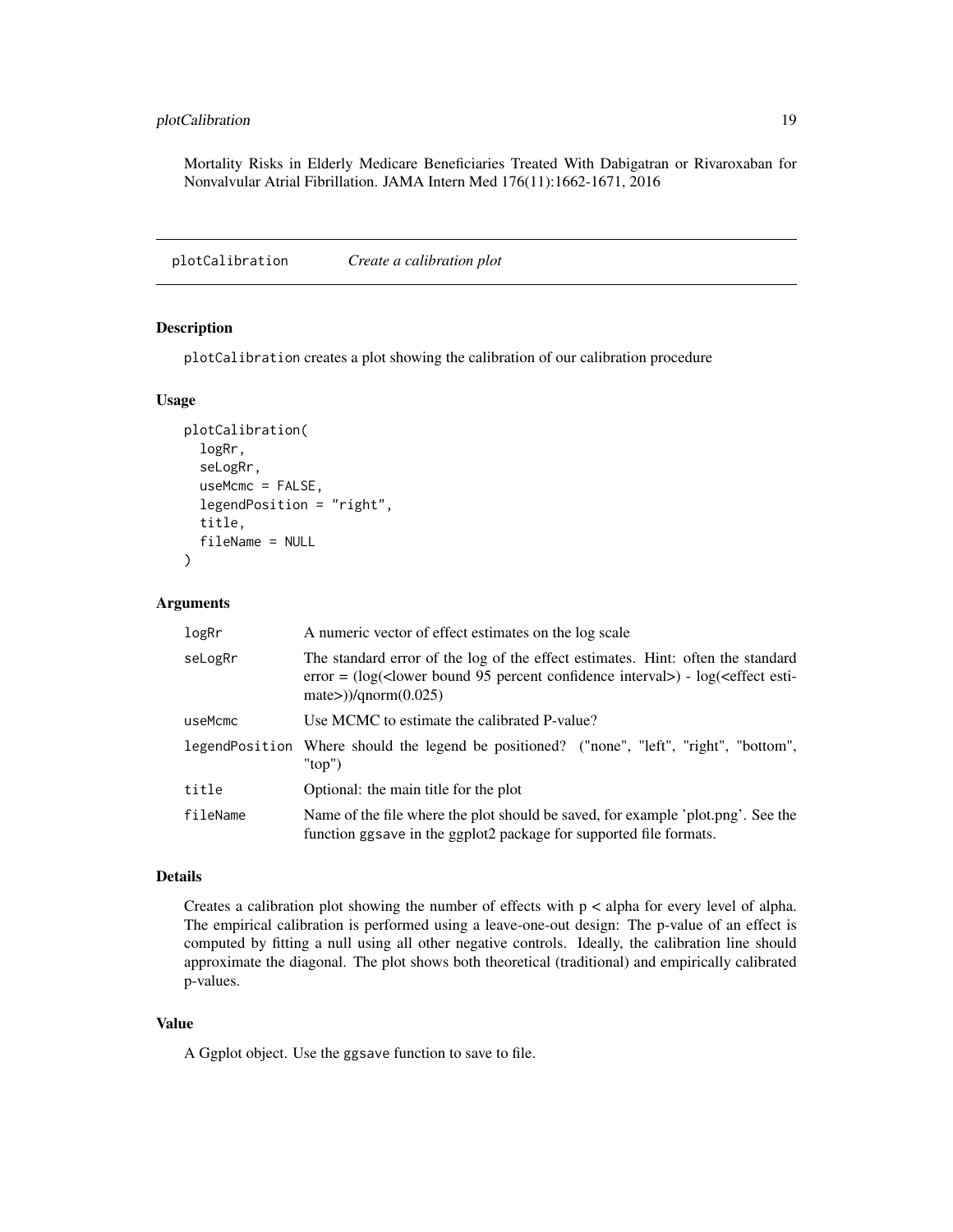# Examples

```
data(sccs)
negatives <- sccs[sccs$groundTruth == 0, ]
plotCalibration(negatives$logRr, negatives$seLogRr)
```
plotCalibrationEffect *Plot the effect of the calibration*

# Description

plotCalibrationEffect creates a plot showing the effect of the calibration.

# Usage

```
plotCalibrationEffect(
  logRrNegatives,
  seLogRrNegatives,
  logRrPositives = NULL,
  seLogRrPositives = NULL,
  null = NULL,alpha = 0.05,
  xLabel = "Relative risk",
  title,
  showCis = FALSE,showExpectedAbsoluteSystematicError = FALSE,
  fileName = NULL
\lambda
```
## Arguments

logRrNegatives A numeric vector of effect estimates of the negative controls on the log scale. seLogRrNegatives

The standard error of the log of the effect estimates of the negative controls.

| logRrPositives Optional: A numeric vector of effect estimates of the positive controls on the |
|-----------------------------------------------------------------------------------------------|
| log scale.                                                                                    |

seLogRrPositives

|        | Optional: The standard error of the log of the effect estimates of the positive<br>controls.                                                                        |
|--------|---------------------------------------------------------------------------------------------------------------------------------------------------------------------|
| null   | An object representing the fitted null distribution as created by the fit Null or<br>fitMcmcNull functions. If not provided, a null will be fitted before plotting. |
| alpha  | The alpha for the hypothesis test.                                                                                                                                  |
| xLabel | The label on the x-axis: the name of the effect estimate.                                                                                                           |
|        |                                                                                                                                                                     |

title Optional: the main title for the plot

showCis Show 95 percent credible intervals for the calibrated  $p = alpha$  boundary.

<span id="page-19-0"></span>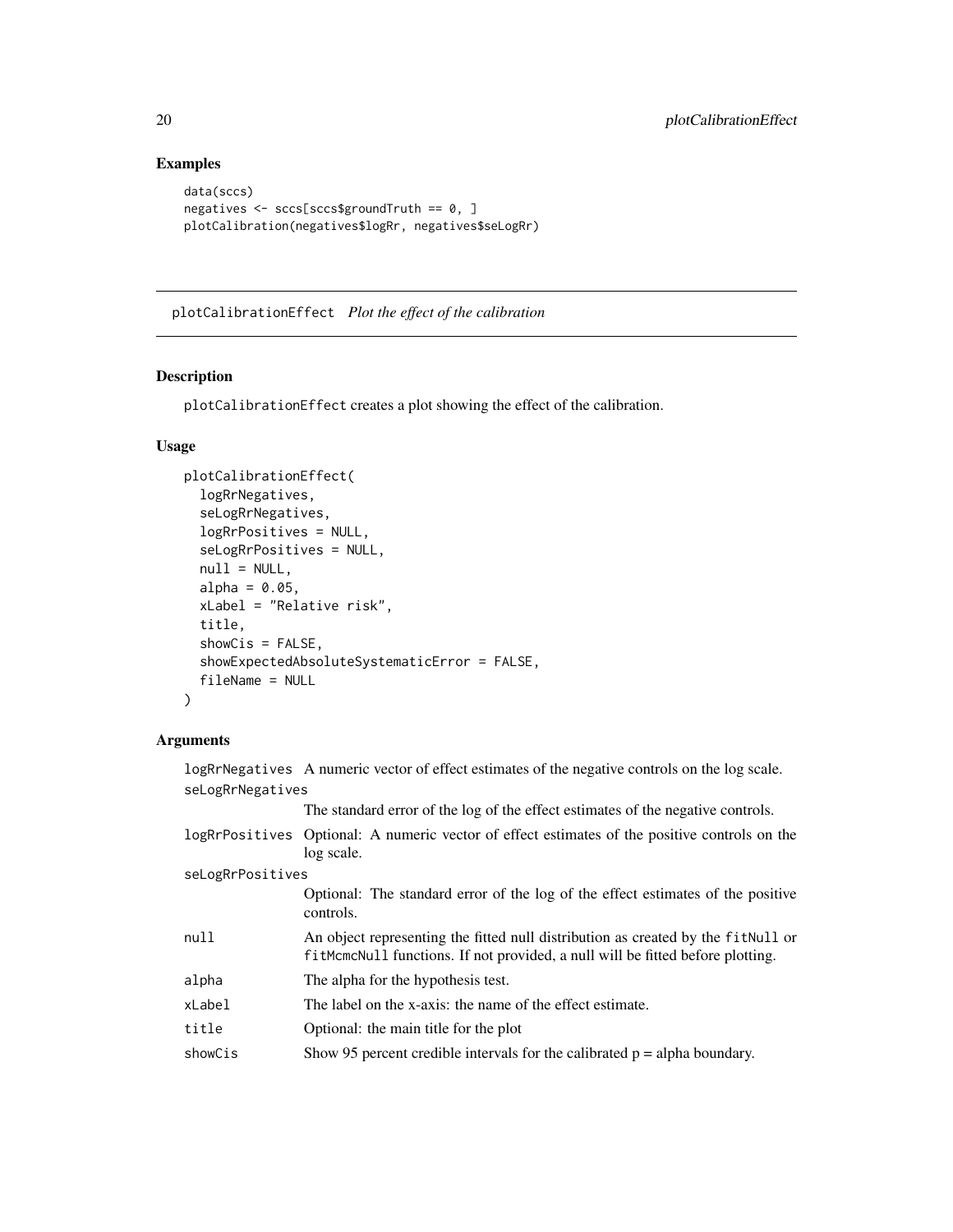<span id="page-20-0"></span>

|          | showExpectedAbsoluteSystematicError                                                                                                                    |
|----------|--------------------------------------------------------------------------------------------------------------------------------------------------------|
|          | Show the expected absolute systematic error. If null is of type mcmcNull the<br>95 percent credible interval will also be shown.                       |
| fileName | Name of the file where the plot should be saved, for example 'plot.png'. See the<br>function ggsave in the ggplot2 package for supported file formats. |

Creates a plot with the effect estimate on the x-axis and the standard error on the y-axis. Negative controls are shown as blue dots, positive controls as yellow diamonds. The area below the dashed line indicated estimates with  $p < 0.05$ . The orange area indicates estimates with calibrated  $p < 0.05$ .

#### Value

A Ggplot object. Use the ggsave function to save to file.

## Examples

```
data(sccs)
negatives <- sccs[sccs$groundTruth == 0, ]
positive <- sccs[sccs$groundTruth == 1, ]
plotCalibrationEffect(negatives$logRr, negatives$seLogRr, positive$logRr, positive$seLogRr)
```
plotCiCalibration *Create a confidence interval calibration plot*

#### Description

plotCalibration creates a plot showing the calibration of our confidence interval calibration procedure

#### Usage

```
plotCiCalibration(
  logRr,
  seLogRr,
  trueLogRr,
  strata = as.factor(trueLogRr),
  crossValidationGroup = 1:length(logRr),
  legacy = FALSE,
  evaluation,
  legendPosition = "top",
  title,
  fileName = NULL
)
```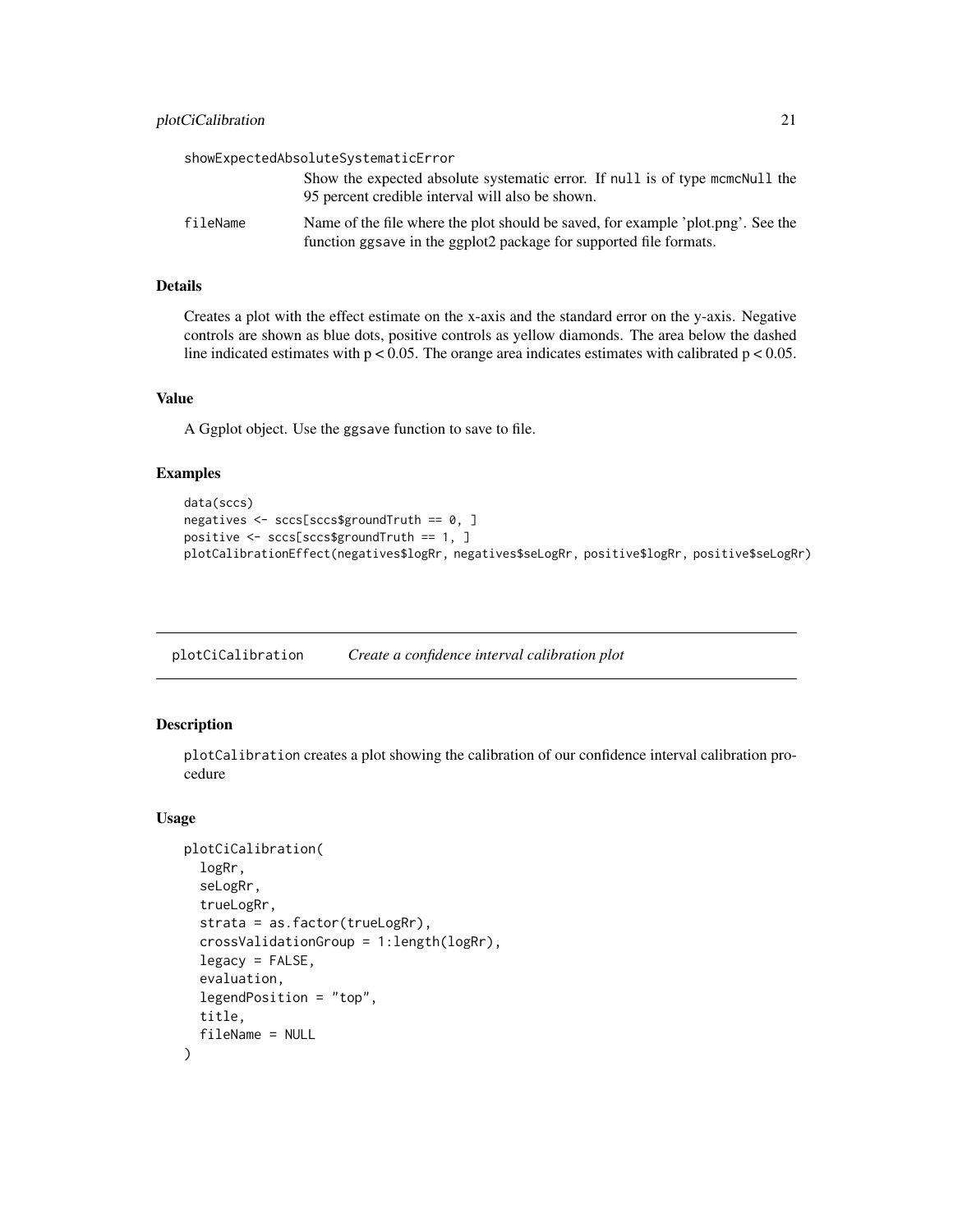# <span id="page-21-0"></span>Arguments

| logRr                | A numeric vector of effect estimates on the log scale.                                                                                                                                                                                               |
|----------------------|------------------------------------------------------------------------------------------------------------------------------------------------------------------------------------------------------------------------------------------------------|
| seLogRr              | The standard error of the log of the effect estimates. Hint: often the standard<br>$error = (log(lower bound 95 percent confidence interval) - log(effect esti-$<br>mate $\geq$ )/qnorm(0.025).                                                      |
| trueLogRr            | The true log relative risk.                                                                                                                                                                                                                          |
| strata               | Variable used to stratify the plot. Set strata = NULL for no stratification.                                                                                                                                                                         |
| crossValidationGroup |                                                                                                                                                                                                                                                      |
|                      | What should be the unit for the cross-validation? By default the unit is a single<br>control, but a different grouping can be provided, for example linking a negative<br>control to synthetic positive controls derived from that negative control. |
| legacy               | If true, a legacy error model will be fitted, meaning standard deviation is linear<br>on the log scale. If false, standard deviation is assumed to be simply linear.                                                                                 |
| evaluation           | A data frame as generated by the evaluateCiCalibration function. If pro-<br>vided, the logRr, seLogRr, trueLogRr, strata, and legacy arguments will be ig-<br>nored.                                                                                 |
|                      | legendPosition Where should the legend be positioned? ("none", "left", "right", "bottom",<br>" $top$ ").                                                                                                                                             |
| title                | Optional: the main title for the plot                                                                                                                                                                                                                |
| fileName             | Name of the file where the plot should be saved, for example 'plot.png'. See the<br>function ggsave in the ggplot2 package for supported file formats.                                                                                               |

# Details

Creates a calibration plot showing the fraction of effects within the confidence interval. The empirical calibration is performed using a leave-one-out design: The confidence interval of an effect is computed by fitting a null using all other controls. Ideally, the calibration line should approximate the diagonal. The plot shows the coverage for both theoretical (traditional) and empirically calibrated confidence intervals.

# Value

A Ggplot object. Use the ggsave function to save to file.

#### Examples

```
## Not run:
data \le simulateControls(n = 50 \star 3, mean = 0.25, sd = 0.25, trueLogRr = log(c(1, 2, 4)))plotCiCalibration(data$logRr, data$seLogRr, data$trueLogRr)
```
## End(Not run)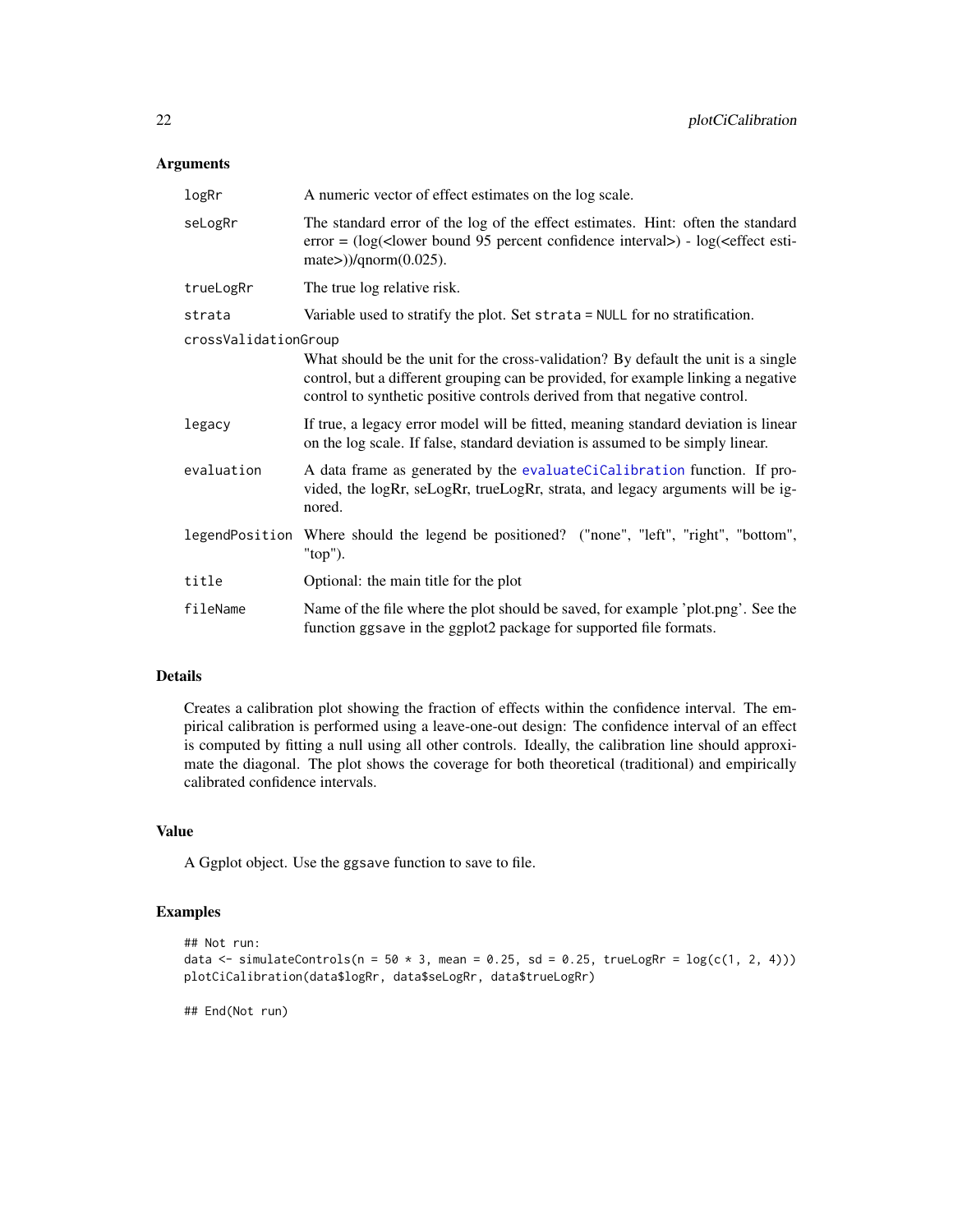<span id="page-22-0"></span>plotCiCalibrationEffect

*Plot the effect of the CI calibration*

# Description

Creates a plot with the effect estimate on the x-axis and the standard error on the y-axis. The plot is trellised by true effect size. Negative and positive controls are shown as blue dots. The area below the dashed line indicated estimates that are statistically significant different from the true effect size  $(p < 0.05)$ . The orange area indicates estimates with calibrated  $p < 0.05$ .

# Usage

```
plotCiCalibrationEffect(
  logRr,
  seLogRr,
  trueLogRr,
  legacy = FALSE,
  model = NULL,xLabel = "Relative risk",
  title,
  fileName = NULL
\mathcal{L}
```
# Arguments

| logRr     | A numeric vector of effect estimates on the log scale.                                                                                                                                          |
|-----------|-------------------------------------------------------------------------------------------------------------------------------------------------------------------------------------------------|
| seLogRr   | The standard error of the log of the effect estimates. Hint: often the standard<br>$error = (log(lower bound 95 percent confidence interval) - log(effect esti-$<br>mate $\geq$ )/qnorm(0.025). |
| trueLogRr | A vector of the true effect sizes.                                                                                                                                                              |
| legacy    | If true, a legacy error model will be fitted, meaning standard deviation is linear<br>on the log scale. If false, standard deviation is assumed to be simply linear.                            |
| model     | The fitted systematic error model. If not provided, it will be fitted on the pro-<br>vided data.                                                                                                |
| xLabel    | The label on the x-axis: the name of the effect estimate.                                                                                                                                       |
| title     | Optional: the main title for the plot                                                                                                                                                           |
| fileName  | Name of the file where the plot should be saved, for example 'plot.png'. See the<br>function ggsave in the ggplot2 package for supported file formats.                                          |

#### Value

A Ggplot object. Use the ggsave function to save to file.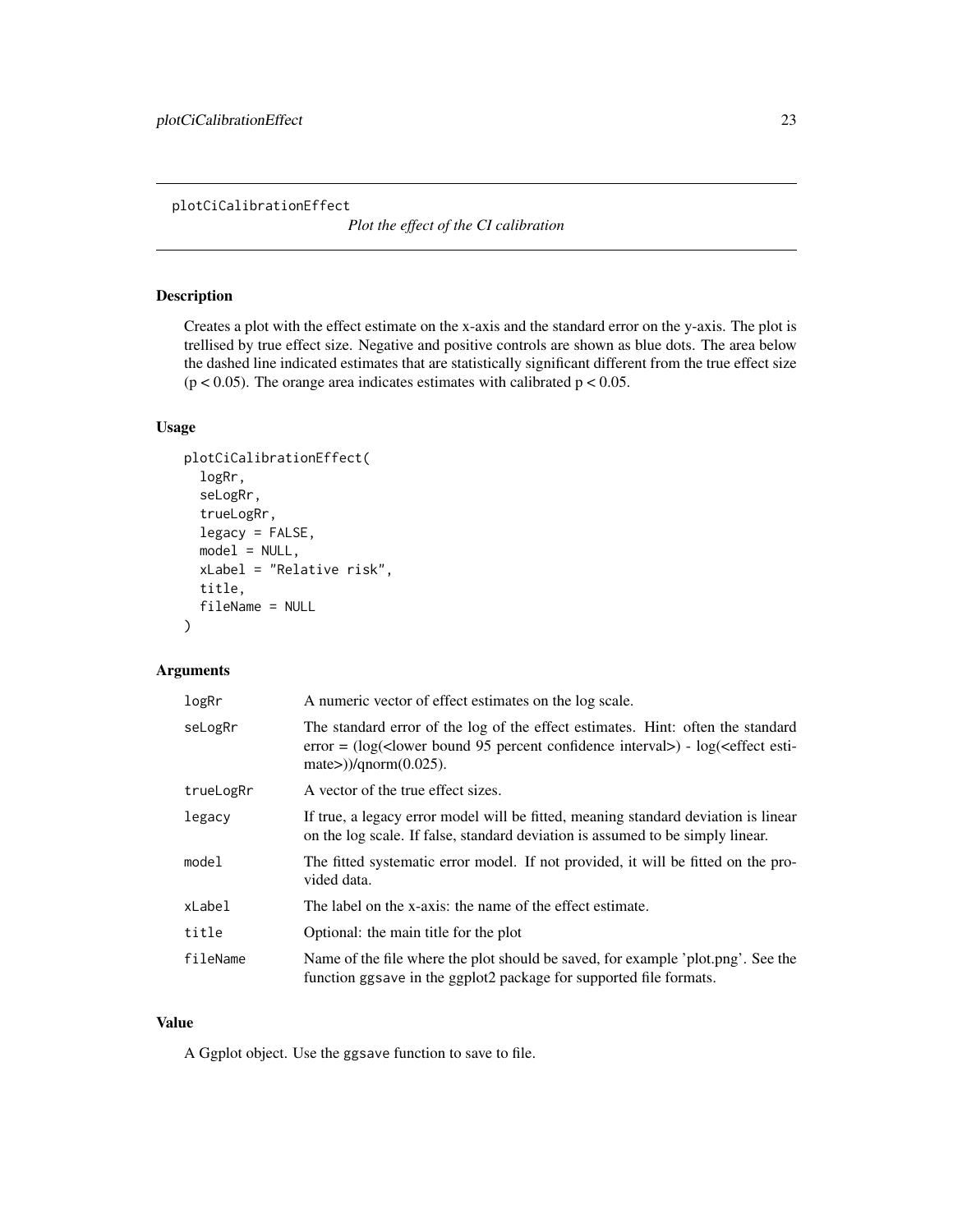# Examples

```
data \le simulateControls(n = 50 \star 3, mean = 0.25, sd = 0.25, trueLogRr = log(c(1, 2, 4)))plotCiCalibrationEffect(data$logRr, data$seLogRr, data$trueLogRr)
```
plotCiCoverage *Create a confidence interval coverage plot*

# Description

plotCiCoverage creates a plot showing the coverage before and after confidence interval calibration at various widths of the confidence interval.

# Usage

```
plotCiCoverage(
  logRr,
  seLogRr,
  trueLogRr,
  strata = as.factor(trueLogRr),
  crossValidationGroup = 1:length(logRr),
  legacy = FALSE,
  evaluation,
  legendPosition = "top",
  title,
  fileName = NULL
\mathcal{E}
```
#### Arguments

| logRr                | A numeric vector of effect estimates on the log scale.                                                                                                                                                                                               |  |
|----------------------|------------------------------------------------------------------------------------------------------------------------------------------------------------------------------------------------------------------------------------------------------|--|
| seLogRr              | The standard error of the log of the effect estimates. Hint: often the standard<br>error = $(\log(\text{clower bound 95 percent confidence interval}) - \log(\text{effect esti})$<br>mate $\geq$ )/qnorm(0.025).                                     |  |
| trueLogRr            | The true log relative risk.                                                                                                                                                                                                                          |  |
| strata               | Variable used to stratify the plot. Set strata = NULL for no stratification.                                                                                                                                                                         |  |
| crossValidationGroup |                                                                                                                                                                                                                                                      |  |
|                      | What should be the unit for the cross-validation? By default the unit is a single<br>control, but a different grouping can be provided, for example linking a negative<br>control to synthetic positive controls derived from that negative control. |  |
| legacy               | If true, a legacy error model will be fitted, meaning standard deviation is linear<br>on the log scale. If false, standard deviation is assumed to be simply linear.                                                                                 |  |
| evaluation           | A data frame as generated by the evaluateCiCalibration function. If pro-<br>vided, the logRr, seLogRr, trueLogRr, strata, and legacy arguments will be ig-<br>nored.                                                                                 |  |

<span id="page-23-0"></span>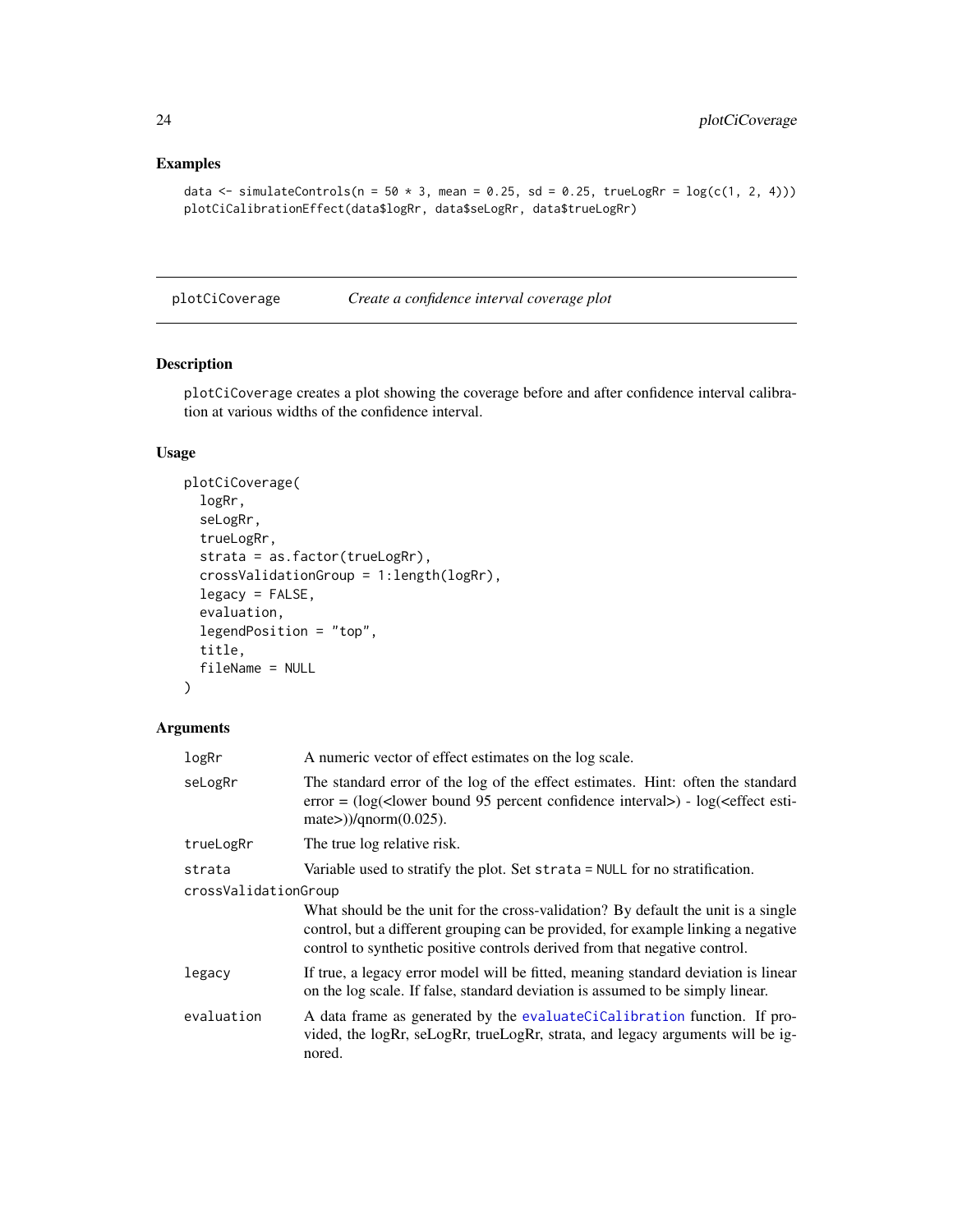# <span id="page-24-0"></span>plotErrorModel 25

|          | legendPosition Where should the legend be positioned? ("none", "left", "right", "bottom",<br>"top").                                                    |
|----------|---------------------------------------------------------------------------------------------------------------------------------------------------------|
| title    | Optional: the main title for the plot                                                                                                                   |
| fileName | Name of the file where the plot should be saved, for example 'plot, png'. See the<br>function ggsave in the ggplot2 package for supported file formats. |

## Details

Creates a plot showing the fraction of effects above, within, and below the confidence interval. The empirical calibration is performed using a leave-one-out design: The confidence interval of an effect is computed by fitting a null using all other controls. The plot shows the coverage for both theoretical (traditional) and empirically calibrated confidence intervals.

# Value

A Ggplot object. Use the ggsave function to save to file.

#### Examples

```
## Not run:
data \le simulateControls(n = 50 \star 3, mean = 0.25, sd = 0.25, trueLogRr = log(c(1, 2, 4)))plotCiCoverage(data$logRr, data$seLogRr, data$trueLogRr)
```
## End(Not run)

plotErrorModel *Plot the systematic error model*

## Description

plotErrorModel creates a plot showing the systematic error model.

#### Usage

```
plotErrorModel(
  logRr,
  seLogRr,
  trueLogRr,
  title,
  legacy = FALSE,
  fileName = NULL
)
```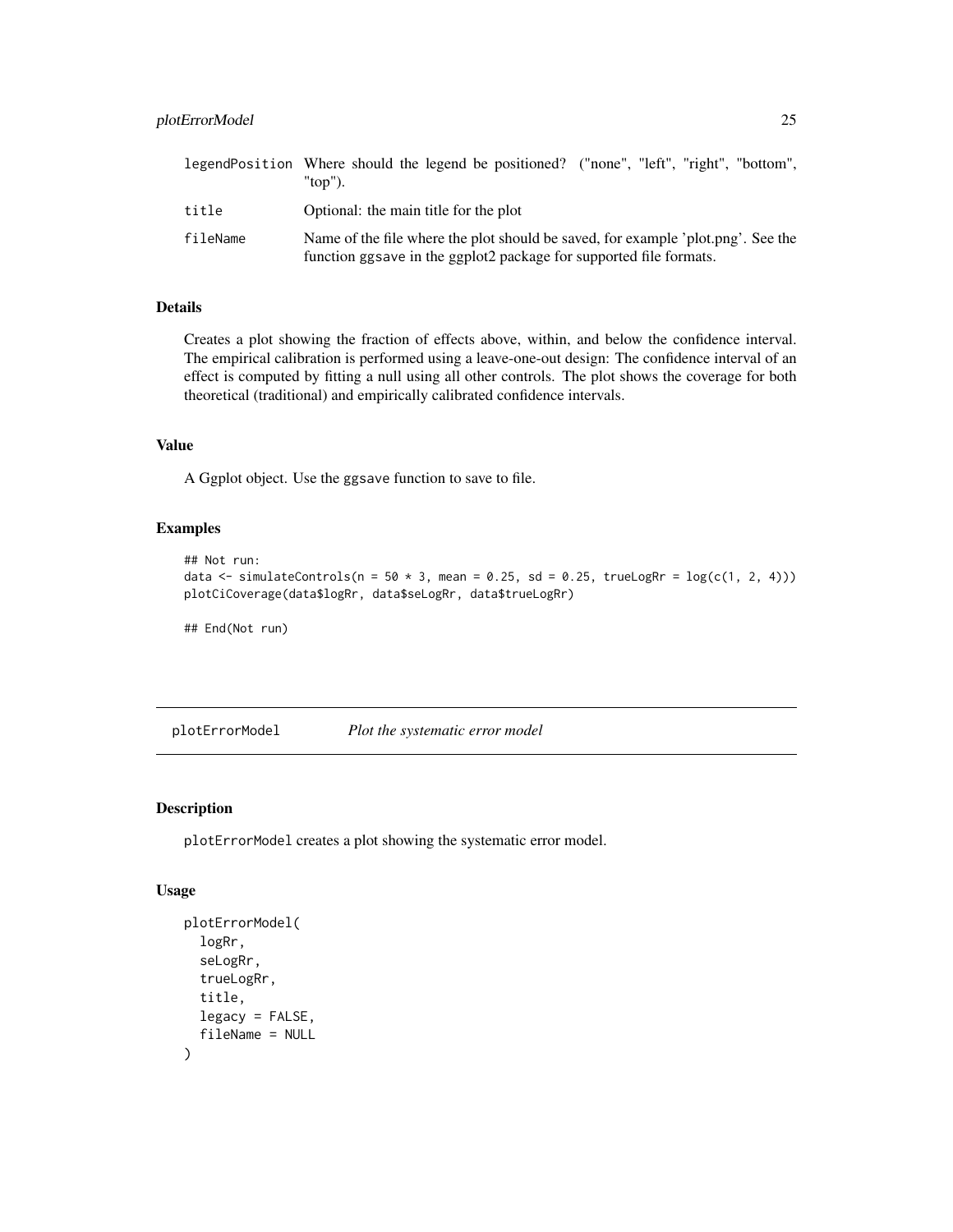## <span id="page-25-0"></span>Arguments

| logRr     | A numeric vector of effect estimates on the log scale.                                                                                                                                        |
|-----------|-----------------------------------------------------------------------------------------------------------------------------------------------------------------------------------------------|
| seLogRr   | The standard error of the log of the effect estimates. Hint: often the standard<br>$error = (log(lower bound 95 percent confidence interval) - log(effect esti-$<br>mate>) $)/qnorm(0.025)$ . |
| trueLogRr | The true log relative risk.                                                                                                                                                                   |
| title     | Optional: the main title for the plot                                                                                                                                                         |
| legacy    | If true, a legacy error model will be fitted, meaning standard deviation is linear<br>on the log scale. If false, standard deviation is assumed to be simply linear.                          |
| fileName  | Name of the file where the plot should be saved, for example 'plot.png'. See the<br>function ggsave in the ggplot2 package for supported file formats.                                        |

# Details

Creates a plot with the true effect size on the x-axis, and the mean plus and minus the standard deviation shown on the y-axis. Also shown are simple error models fitted at each true relative risk in the input.

# Value

A Ggplot object. Use the ggsave function to save to file.

## Examples

```
data \le simulateControls(n = 50 \star 3, mean = 0.25, sd = 0.25, trueLogRr = log(c(1, 2, 4)))plotErrorModel(data$logRr, data$seLogRr, data$trueLogRr)
```
plotExpectedType1Error

*Plot the expected type 1 error as a function of standard error*

# Description

plotExpectedType1Error creates a plot showing the expected type 1 error as a function of standard error.

#### Usage

```
plotExpectedType1Error(
  logRrNegatives,
  seLogRrNegatives,
  seLogRrPositives,
  alpha = 0.05,
  null = NULL,xLabel = "Relative risk",
  title,
```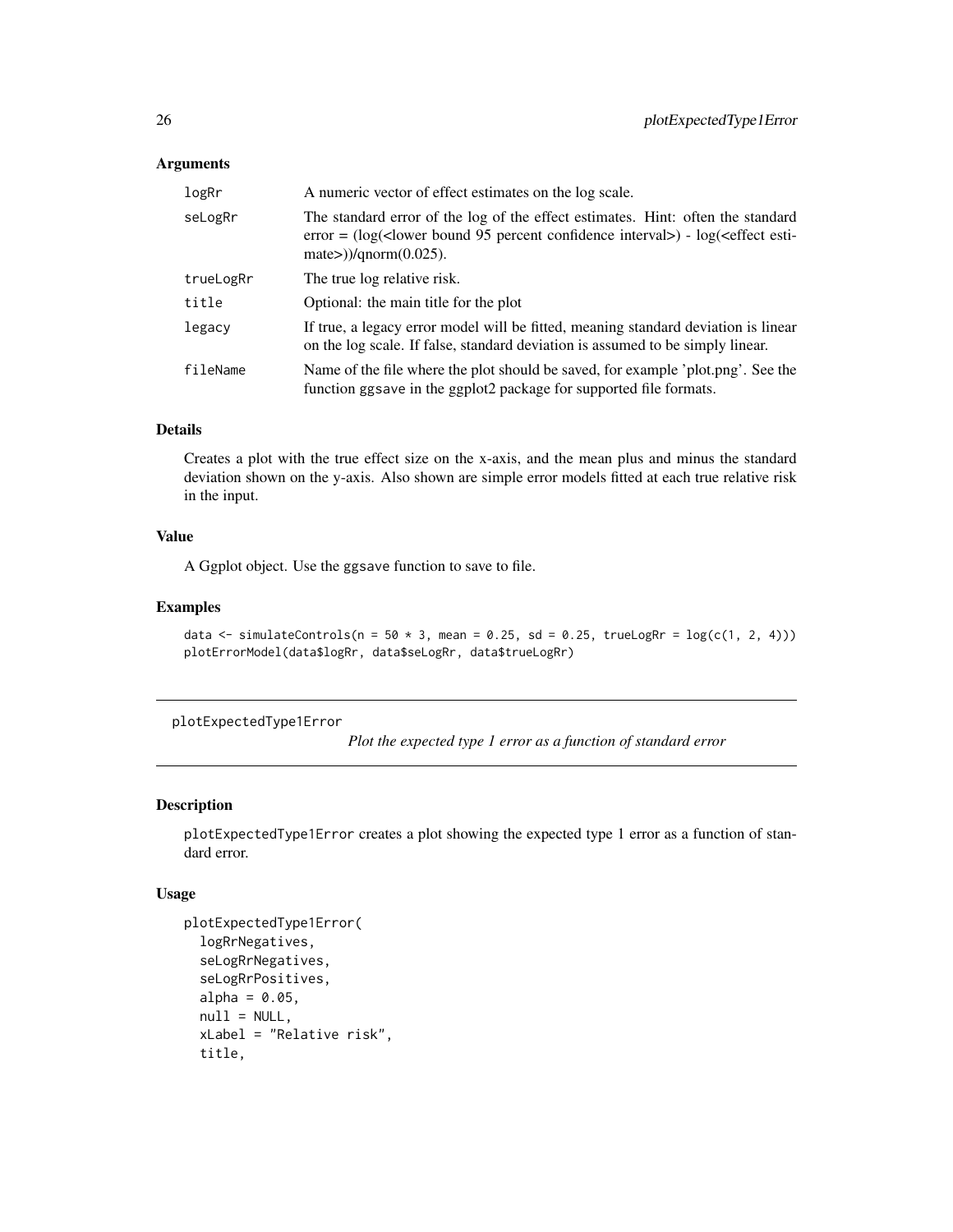```
showCis = FALSE,showEffectSizes = FALSE,
  fileName = NULL
\lambda
```
## Arguments

logRrNegatives A numeric vector of effect estimates of the negative controls on the log scale. seLogRrNegatives

|                  | The standard error of the log of the effect estimates of the negative controls.                                                                        |  |
|------------------|--------------------------------------------------------------------------------------------------------------------------------------------------------|--|
| seLogRrPositives |                                                                                                                                                        |  |
|                  | The standard error of the log of the effect estimates of the positive controls.                                                                        |  |
| alpha            | The alpha (nominal type 1 error) to be used.                                                                                                           |  |
| null             | An object representing the fitted null distribution as created by the fitNull<br>function. If not provided, a null will be fitted before plotting.     |  |
| xLabel           | If showing effect sizes, what label should be used for the effect size axis?                                                                           |  |
| title            | Optional: the main title for the plot                                                                                                                  |  |
| showCis          | Show 95 percent credible intervals for the expected type 1 error.                                                                                      |  |
| showEffectSizes  |                                                                                                                                                        |  |
|                  | Show the expected effect sizes alongside the expected type 1 error?                                                                                    |  |
| fileName         | Name of the file where the plot should be saved, for example 'plot.png'. See the<br>function ggsave in the ggplot2 package for supported file formats. |  |

# Details

Creates a plot with the standard error on the x-axis and the expected type 1 error on the y-axis. The red line indicates the expected type 1 error given the estimated empirical null distribution if no calibration is performed. The dashed line indicated the nominal expected type 1 error rate, assuming the theoretical null distribution.

If standard errors are provided for non-negative estimates these will be plotted on the red line as yellow diamonds.

# Value

A Ggplot object. Use the ggsave function to save to file.

# Examples

```
data(sccs)
negatives <- sccs[sccs$groundTruth == 0, ]
positive <- sccs[sccs$groundTruth == 1, ]
plotExpectedType1Error(negatives$logRr, negatives$seLogRr, positive$seLogRr)
```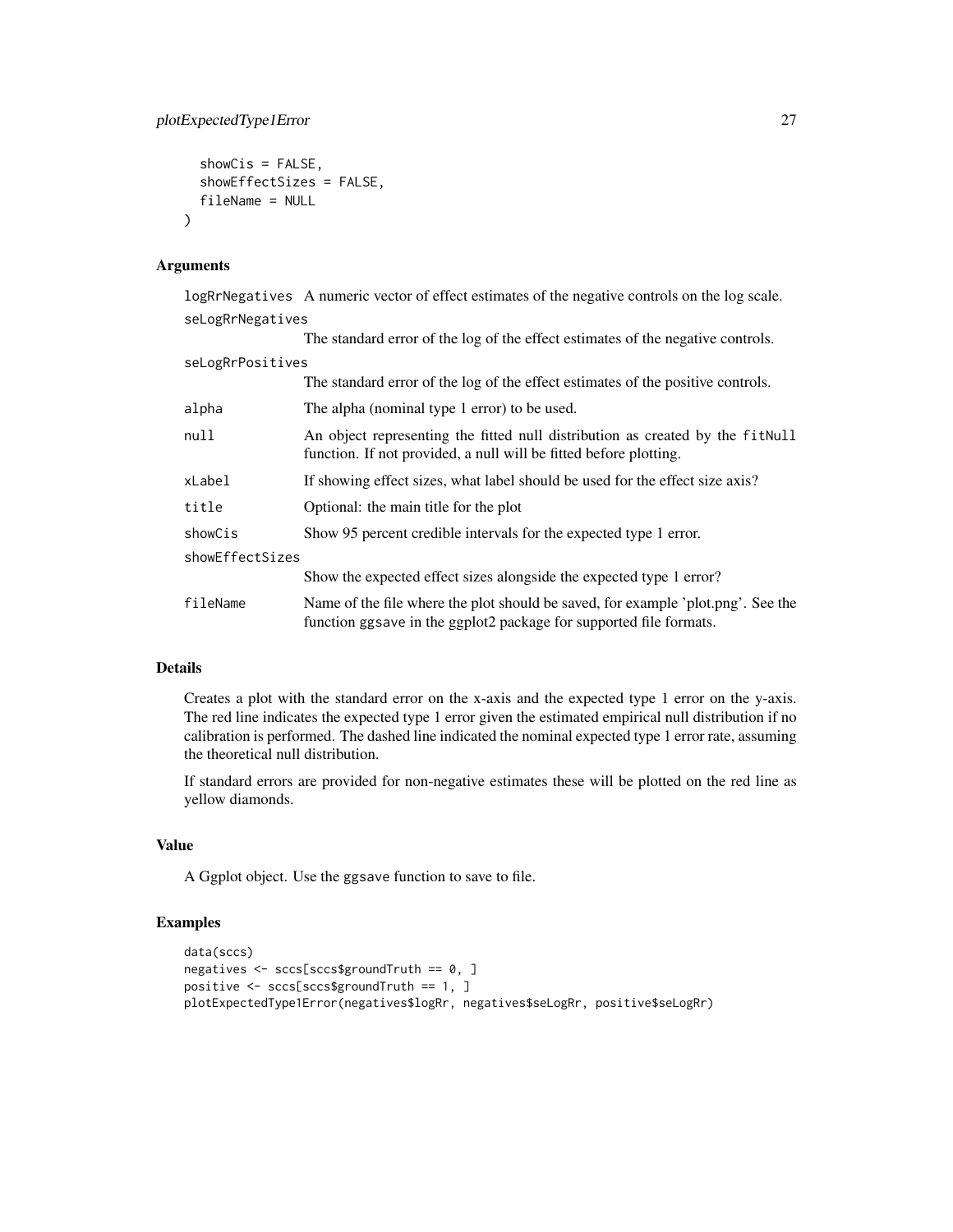<span id="page-27-0"></span>

# Description

plotForest creates a forest plot of effect size estimates.

# Usage

```
plotForest(
  logRr,
  seLogRr,
  names,
  xLabel = "Relative risk",
  title,
  fileName = NULL
\mathcal{L}
```
# Arguments

| logRr    | A numeric vector of effect estimates on the log scale                                                                                                                                                                      |  |
|----------|----------------------------------------------------------------------------------------------------------------------------------------------------------------------------------------------------------------------------|--|
| seLogRr  | The standard error of the log of the effect estimates. Hint: often the standard<br>error = $(\log(\text{clower bound } 95 \text{ percent confidence interval}) - \log(\text{effect esti-1})$<br>mate> $)/$ qnorm $(0.025)$ |  |
| names    | A vector containing the names of the drugs or outcomes                                                                                                                                                                     |  |
| xLabel   | The label on the x-axis: the name of the effect estimate                                                                                                                                                                   |  |
| title    | Optional: the main title for the plot                                                                                                                                                                                      |  |
| fileName | Name of the file where the plot should be saved, for example 'plot.png'. See the<br>function ggsave in the ggplot2 package for supported file formats.                                                                     |  |

# Details

Creates a forest plot of effect size estimates (ratios). Estimates that are significantly different from 1 (alpha = 0.05) are marked in orange, others are marked in blue.

# Value

A Ggplot object. Use the ggsave function to save to file.

# Examples

```
data(sccs)
negatives <- sccs[sccs$groundTruth == 0, ]
plotForest(negatives$logRr, negatives$seLogRr, negatives$drugName)
```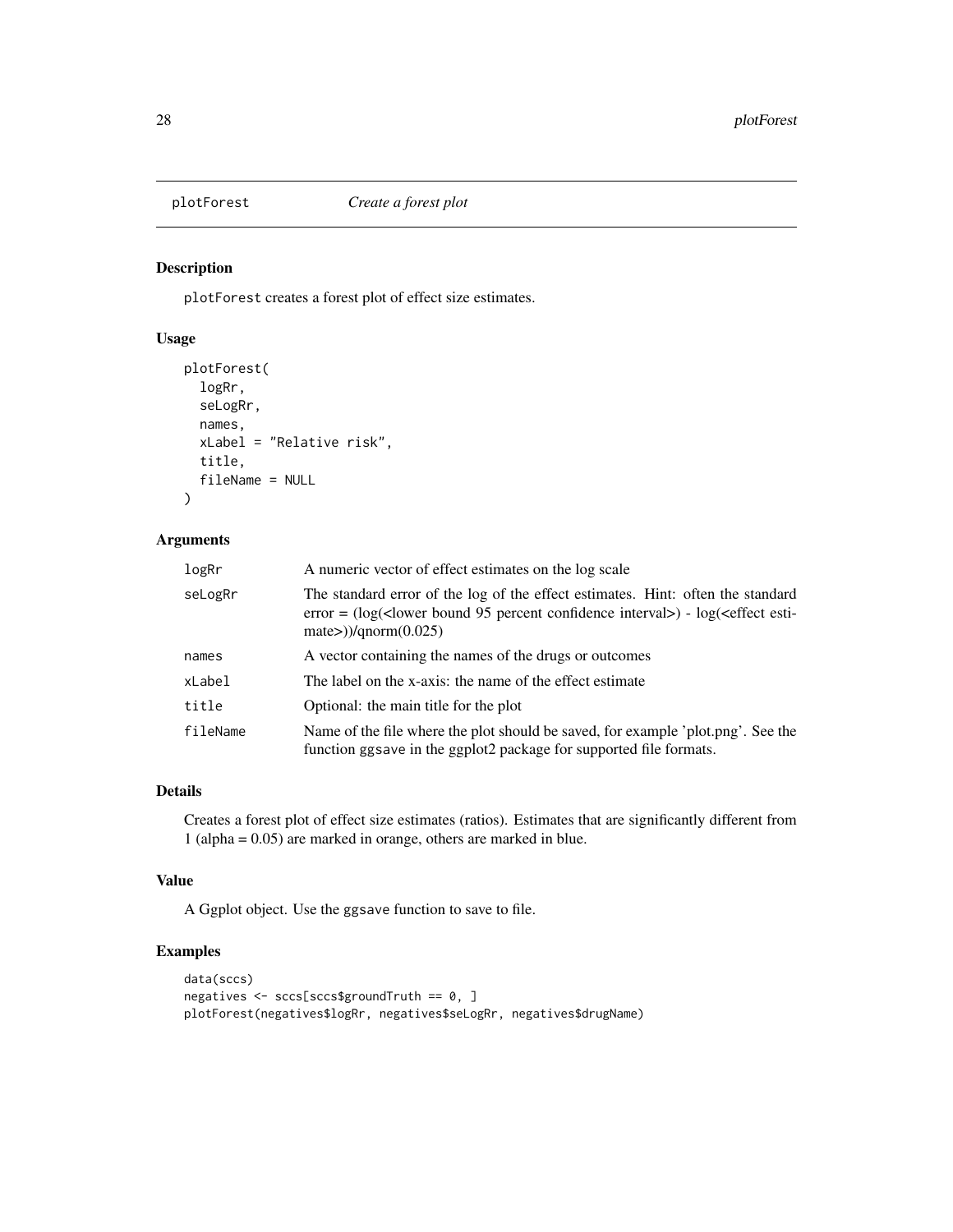<span id="page-28-0"></span>plotMcmcTrace *Plot the MCMC trace*

# Description

Plot the MCMC trace

## Usage

```
plotMcmcTrace(mcmcNull, fileName = NULL)
```
# Arguments

| mcmcNull | An object of type mementull as generated using the fit McmcNull function.        |
|----------|----------------------------------------------------------------------------------|
| fileName | Name of the file where the plot should be saved, for example 'plot.png'. See the |
|          | function ggsave in the ggplot2 package for supported file formats.               |

# Details

Plot the trace of the MCMC for diagnostics purposes.

# Examples

```
## Not run:
data(sccs)
negatives <- sccs[sccs$groundTruth == 0, ]
null <- fitMcmcNull(negatives$logRr, negatives$seLogRr)
plotMcmcTrace(null)
```
## End(Not run)

plotTrueAndObserved *Plot true and observed values*

# Description

Plot true and observed values, for example from a simulation study.

# Usage

```
plotTrueAndObserved(
  logRr,
  seLogRr,
  trueLogRr,
  xLabel = "Relative risk",
  title,
  fileName = NULL
\mathcal{E}
```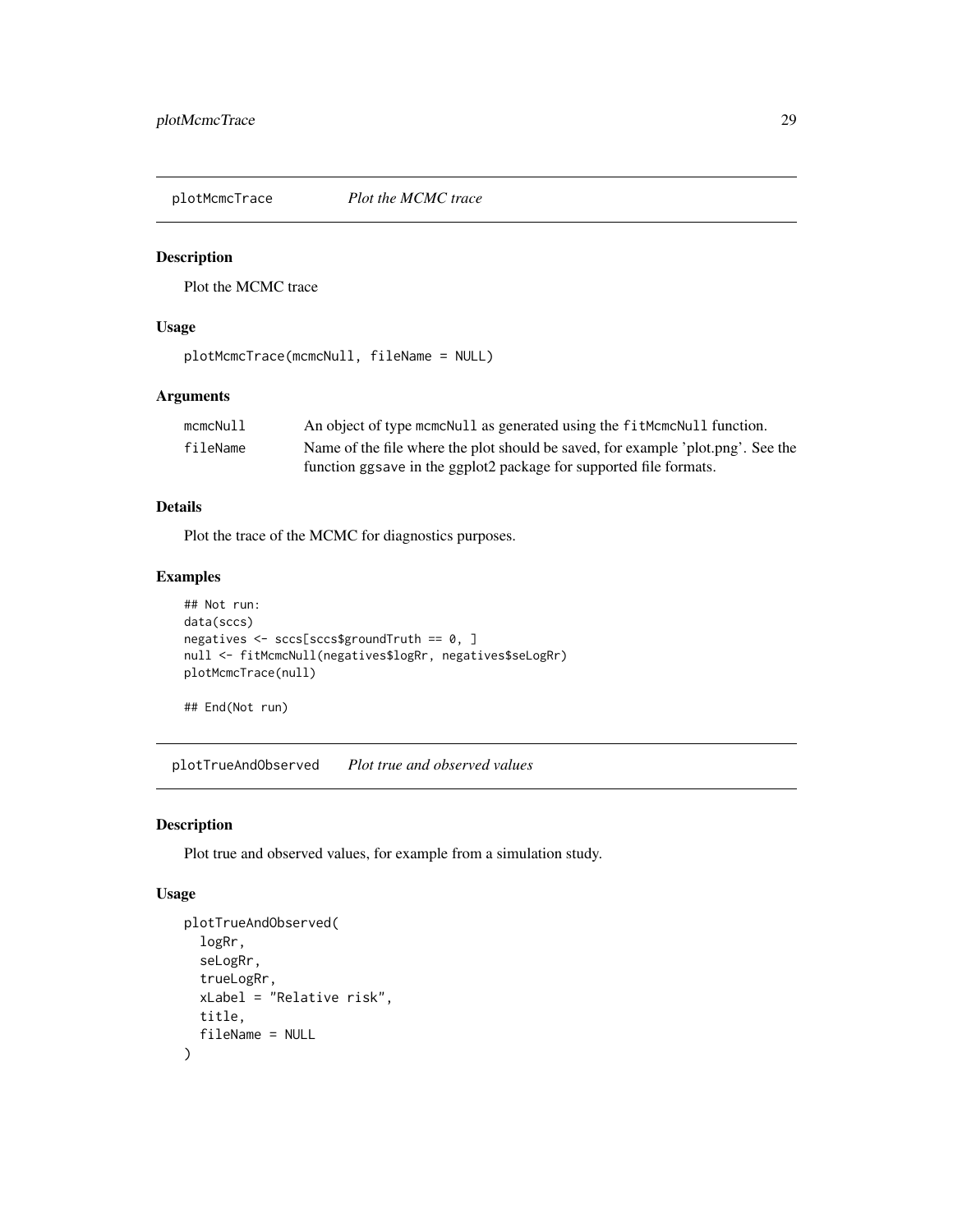#### <span id="page-29-0"></span>Arguments

| logRr     | A numeric vector of effect estimates on the log scale.                                                                                                                                                                    |  |
|-----------|---------------------------------------------------------------------------------------------------------------------------------------------------------------------------------------------------------------------------|--|
| seLogRr   | The standard error of the log of the effect estimates. Hint: often the standard<br>error = $(\log(\text{clower bound } 95 \text{ percent confidence interval}) - \log(\text{effect esti-}$<br>mate $\geq$ )/qnorm(0.025). |  |
| trueLogRr | A vector of the true effect sizes.                                                                                                                                                                                        |  |
| xLabel    | The label on the x-axis: the name of the effect estimate.                                                                                                                                                                 |  |
| title     | Optional: the main title for the plot                                                                                                                                                                                     |  |
| fileName  | Name of the file where the plot should be saved, for example 'plot.png'. See the<br>function ggsave in the ggplot2 package for supported file formats.                                                                    |  |

#### Details

Creates a forest plot of effect size estimates (ratios). Estimates that are significantly different from the true value (alpha  $= 0.05$ ) are marked in orange, others are marked in blue.

## Value

A Ggplot object. Use the ggsave function to save to file.

# Examples

```
data \le simulateControls(n = 50 \star 3, mean = 0.25, sd = 0.25, trueLogRr = log(c(1, 2, 4)))
plotTrueAndObserved(data$logRr, data$seLogRr, data$trueLogRr)
```
sccs *Incidence rate ratios from Self-Controlled Case Series*

#### Description

Incidence rate ratios from Self-Controlled Case Series

## Usage

data(sccs)

# Format

A data frame with 46 rows and 4 variables:

drugName Name of the drug

groundTruth Whether the drug is a positive (1) or negative (0) control

logRr The log of the incidence rate ratio

seLogRr The standard error of the log of the incidence rate ratio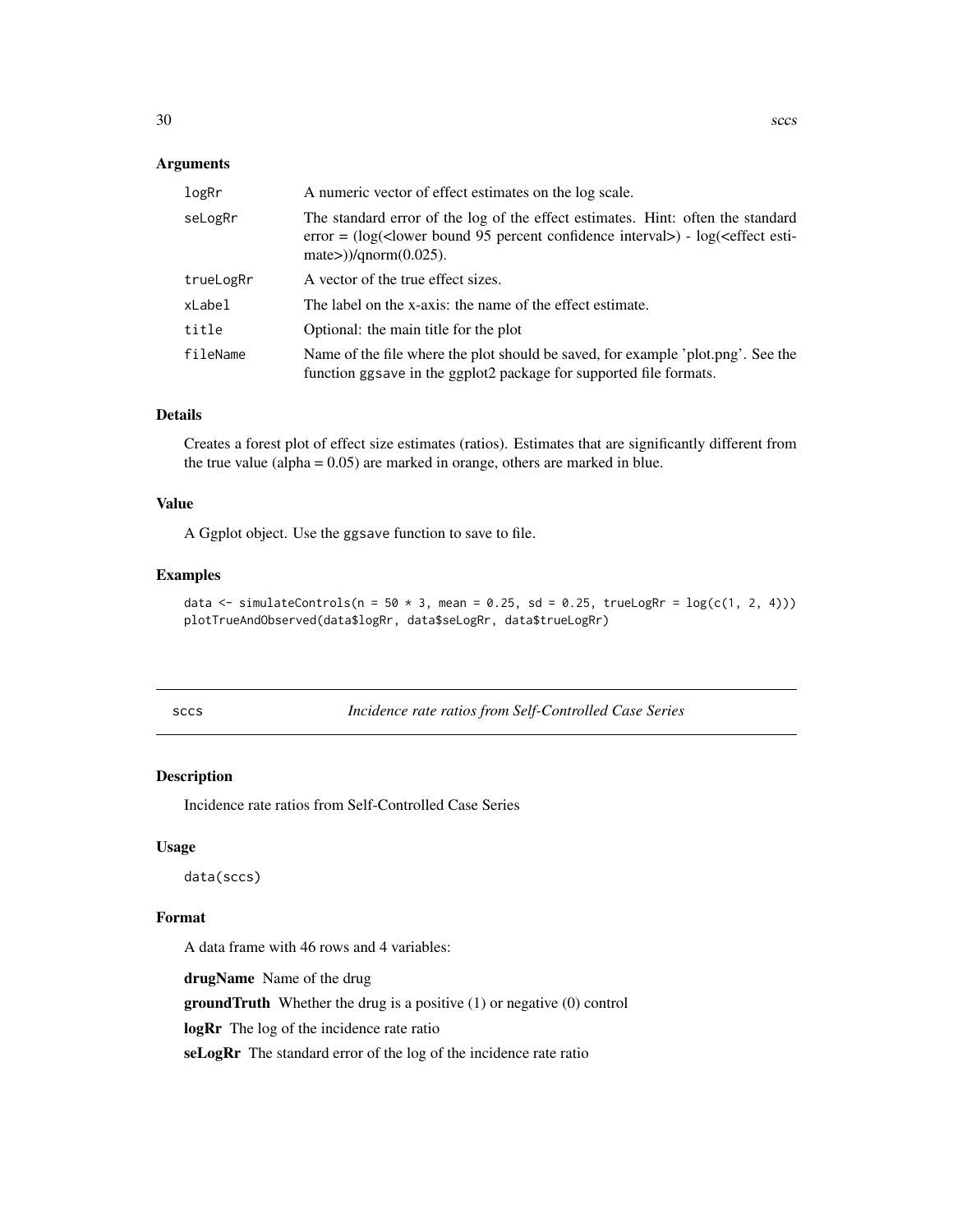<span id="page-30-0"></span>A dataset containing the incidence rate ratios (and standard errors) produced using a Self-Controlled Case Series (SCCS) design. The outcome is upper GI bleeding, the drug of interest (groundTruth = 1) is sertraline. Also included are 45 negative control drugs, for which we believe there to be no causal relation with upper GI bleeding. We used a database of medical records from general practices in the USA, the General Electric (GE) Centricity database, which contains data on 11.2 million subjects. We restricted on study period (start of 1990 through November 2003), age requirements (18 years or older), available time prior to event (180 days), and risk definition window (30 days following the prescription). Time 30 days prior to the first prescription was removed to account for possible contra-indications. Cases of upper GI bleeding were identified on the basis of the occurrence of ICD-9 diagnosis codes in the problem list. These codes pertain to esophageal, gastric, duodenal, peptic, and gastrojejunal ulceration, perforation, and hemorrhage, as well as gastritis and non-specific gastrointestinal hemorrhage. For more information on this set see Schuemie et al (2014).

#### References

Schuemie MJ, Ryan PB, Dumouchel W, Suchard MA, Madigan D. Interpreting observational studies: why empirical calibration is needed to correct p-values. Statistics in Medicine 33(2):209- 18,2014

simulateControls *Simulate (negative) controls*

#### Description

Simulate (negative) controls

#### Usage

```
simulateControls(
 n = 50,
 mean = 0,
  sd = 0.1,
  s^{e} seLogRr = runif(n, min = 0.01, max = 0.2),
  trueLogRr = 0)
```
#### Arguments

| n.        | Number of controls to simulate.                                                                                                                       |
|-----------|-------------------------------------------------------------------------------------------------------------------------------------------------------|
| mean      | The mean of the error distribution (on the log RR scale).                                                                                             |
| sd        | The standard deviation of the error distribution (on the log RR scale).                                                                               |
| seLogRr   | The standard error of the log of the relative risk. This is recycled for the controls.<br>The default is to sample these from a uniform distribution. |
| trueLogRr | The true relative risk (on the log scale) used to generate these controls. This is<br>recycled for the controls.                                      |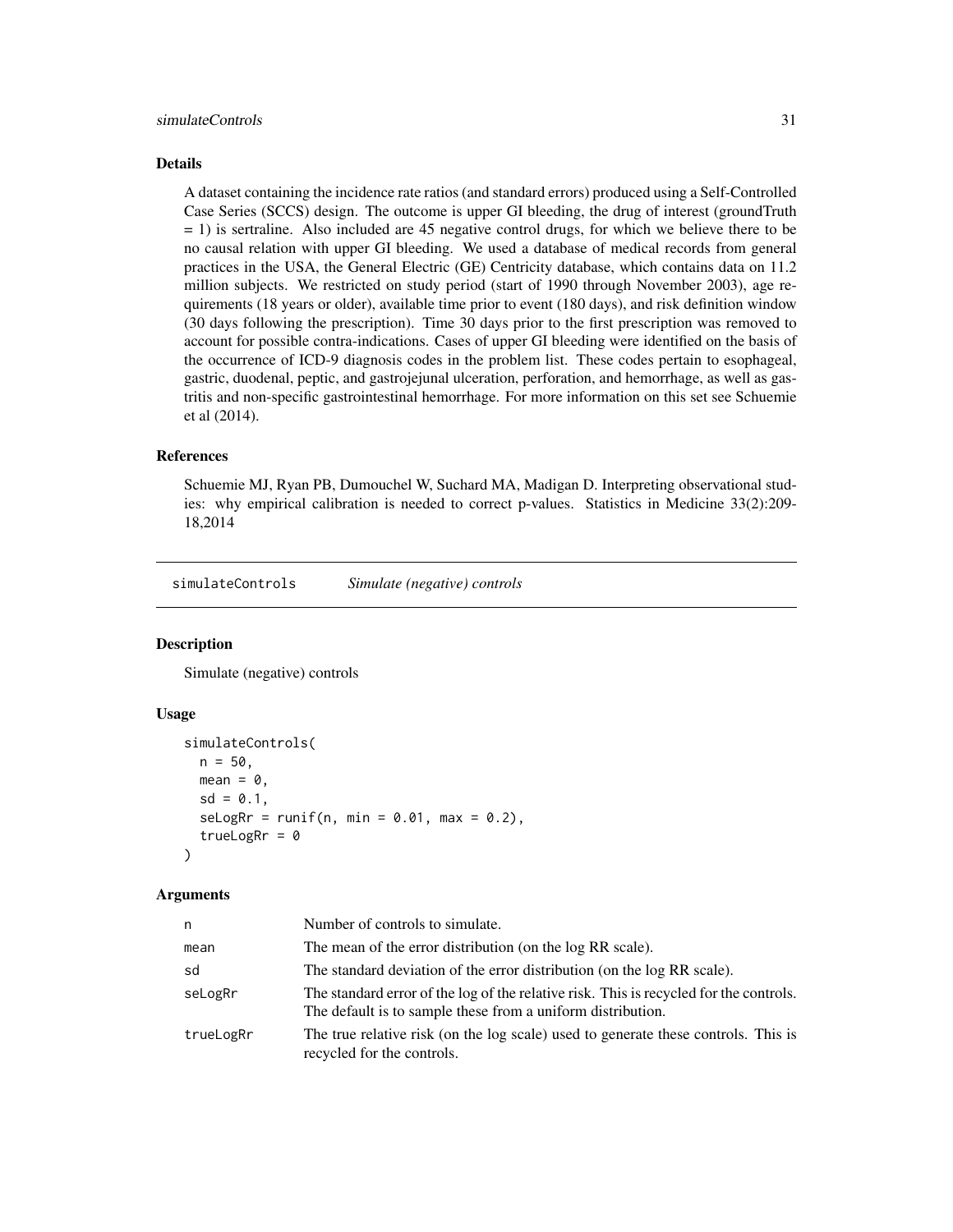<span id="page-31-0"></span>Generate point estimates given known true effect sizes and standard errors

#### Examples

```
data \le simulateControls(n = 50 \star 3, mean = 0.25, sd = 0.25, trueLogRr = log(c(1, 2, 4)))plotTrueAndObserved(data$logRr, data$seLogRr, data$trueLogRr)
```
simulateMaxSprtData *Simulate survival data for MaxSPRT computation*

#### Description

Simulate survival data for MaxSPRT computation

#### Usage

```
simulateMaxSprtData(
 n = 10000,pExposure = 0.5,
 backgroundHazard = 0.001,
  tar = 10,
  nullMu = 0.2,nullSigna = 0.2,maxT = 100,
 looks = 10,
  numberOfNegativeControls = 50,
 numberOfPositiveControls = 1,
 positiveControlEffectSize = 4
\mathcal{E}
```
# Arguments

| n                        | Number of subjects.                              |  |  |
|--------------------------|--------------------------------------------------|--|--|
| pExposure                | Probability of being in target cohort.           |  |  |
| backgroundHazard         |                                                  |  |  |
|                          | Background hazard (risk of the outcome per day). |  |  |
| tar                      | Time at risk for each exposure                   |  |  |
| nullMu                   | Null distribution mean (at log HR scale)         |  |  |
| nullSigma                | Null distribution SD (at log HR scale)           |  |  |
| maxT                     | Maximum time to simulate.                        |  |  |
| looks                    | Number of (evenly spaced) looks at the data.     |  |  |
| numberOfNegativeControls |                                                  |  |  |
|                          | Number of negative controls to simulate.         |  |  |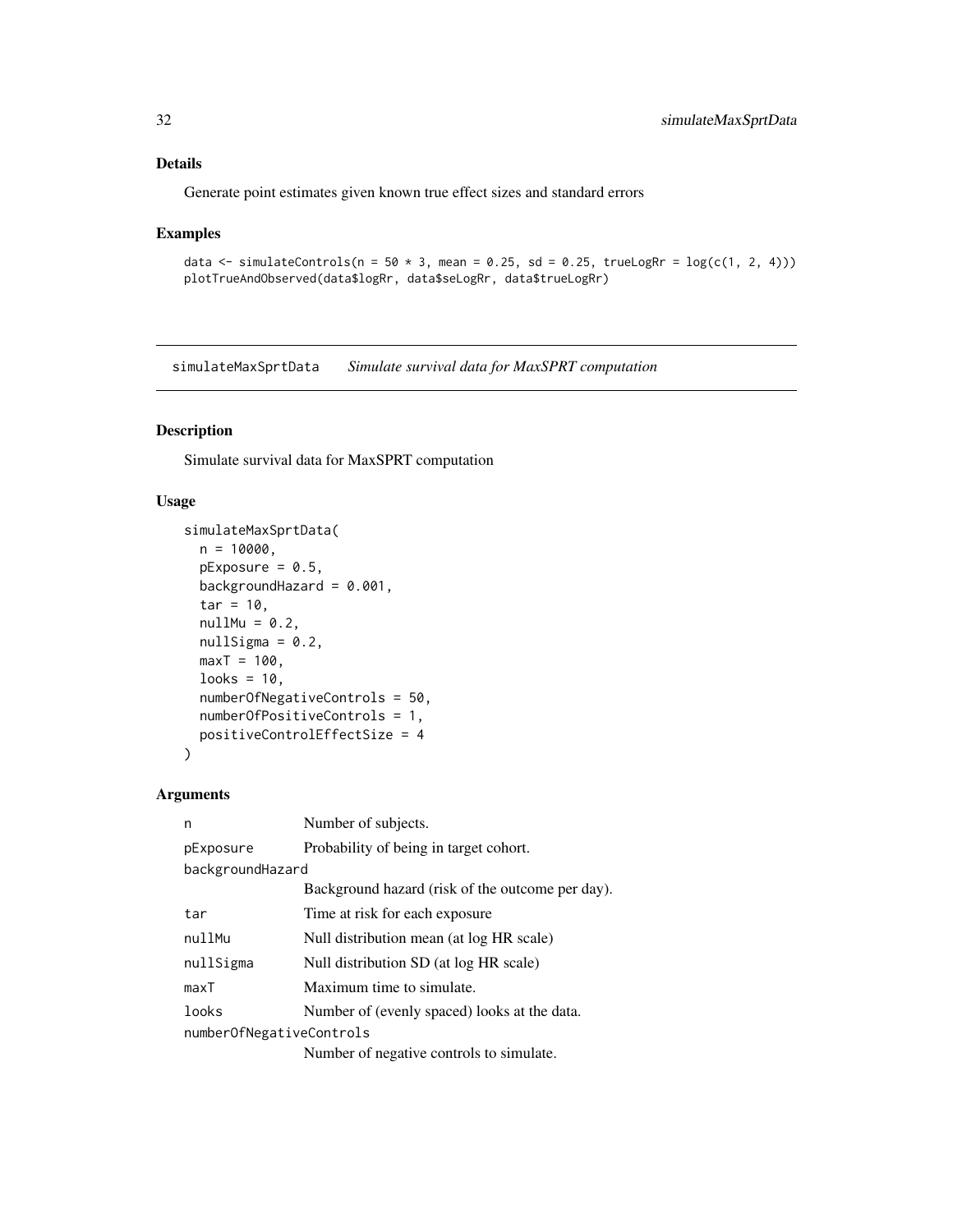```
numberOfPositiveControls
                 Number of positive controls to simulate.
positiveControlEffectSize
                 The true effect size of the positive controls.
```
Simulate survival data for negative and positive controls. The data provides multiple looks at data accruing over time, with each look having more data than the one before. Systematic error for each outcome is drawn from the prespecified null distribution.

The outcome IDs are assigned sequentially starting at 1, with the first IDs used for the negative controls, and the latter IDs used for the positive controls.

## Value

A data frame with 5 variables:

time Time from index date to either the event or end of observation, whichever came first

outcome Whether the outcome occurred (1) or not (0)

exposure Whether the subject was exposed (TRUE) or not (FALSE)

lookTime The time point when the look occurred.

outcomeId A unique identifier for data corresponding to a single outcome. Lower IDs indicate negative controls, higher IDs indicate the positive control

#### Examples

```
data <- simulateMaxSprtData(n = 1000)
head(data)
```
southworthReplication *Relative risks from an unadjusted new-user cohort design*

### Description

Relative risks from an unadjusted new-user cohort design

#### Usage

data(southworthReplication)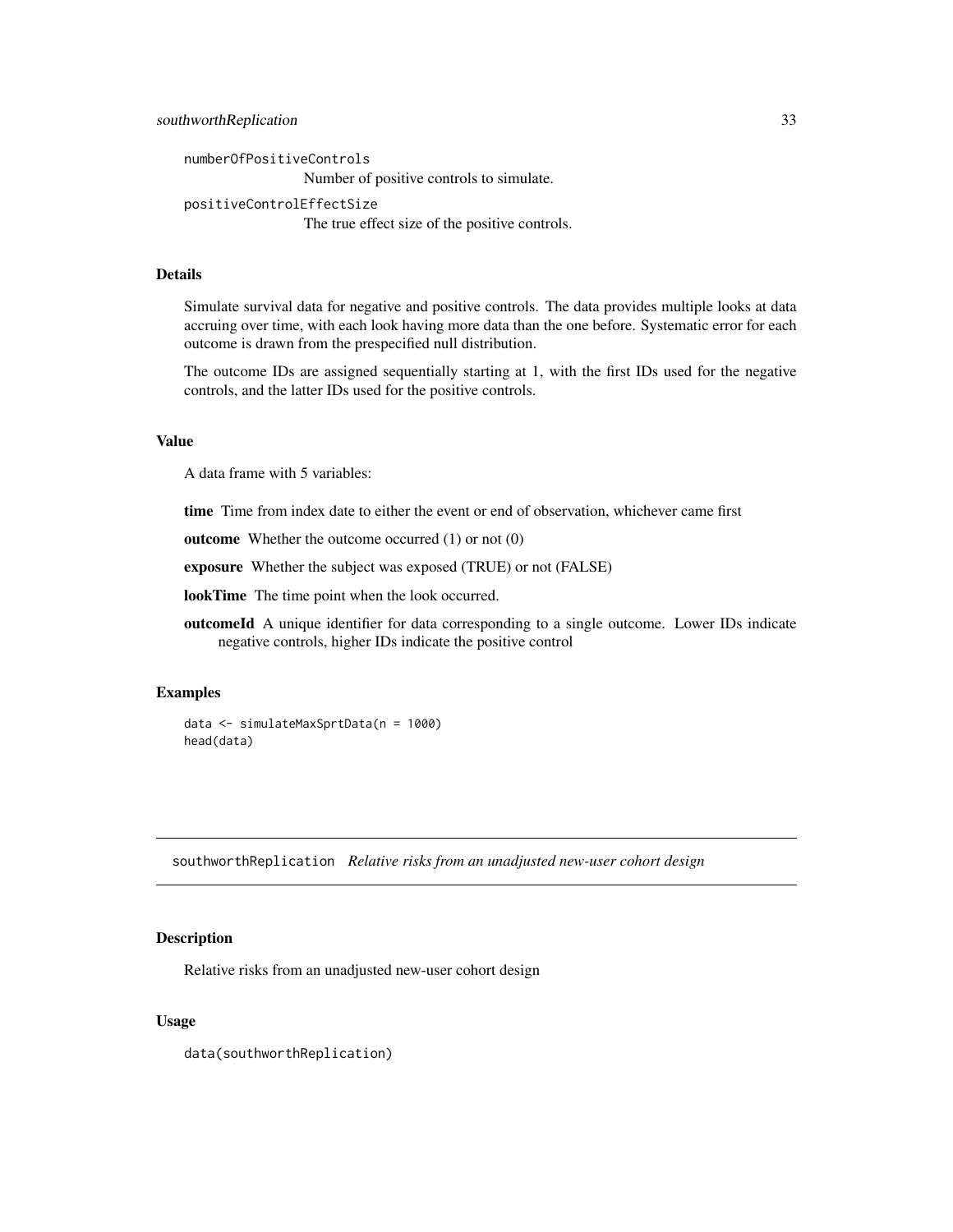A data frame with 174 rows and 4 variables:

outcomeName Name of the outcome

trueLogRr The log of the true effect size. Only provided for negative and positive controls, is NA for the outcome of interest (GI bleeding).

logRr The log of the incidence rate ratio

seLogRr The standard error of the log of the incidence rate ratio

# Details

A dataset containing the incidence rate ratios (and standard errors) produced using a new-user cohort design that compares new-users of dabigatran to new-users of warfarin for the outcome of GI hemorrhage. The dataset includes estimates both for the outcome of interest as well as negative and positive control outcomes. Subjects are required to have 183 days of continuous observation prior to initiating treatment, a prior diagnosis of atrial fibrillation, and are required to have no prior exposure to either dabigatran or warfarin. The study computes an incidence rate ratio without any adjustment for confounders. Time at risk is defined as the time on the drug. The original study (Southworth 2013) uses the 'Mini-Sentinel Database'. For our replication, we use the Optum databases since both databases are US insurance claims databases. We analyzed 5,982 dabigatran-exposed and 19,155 warfarin-exposed subjects. For more information on this set see Schuemie et al (2017).

#### References

Schuemie MJ, Hripcsak G, Ryan PB, Madigan D, Suchard MA. Empirical confidence interval calibration for population-level effect estimation studies in observational healthcare data. Proc Natl Acad Sci U S A. 2018 Mar 13;115(11):2571-2577

Southworth MR, Reichman ME, Unger EF. Dabigatran and postmarketing reports of bleeding. N Engl J Med 368(14):1272-1274, 2013